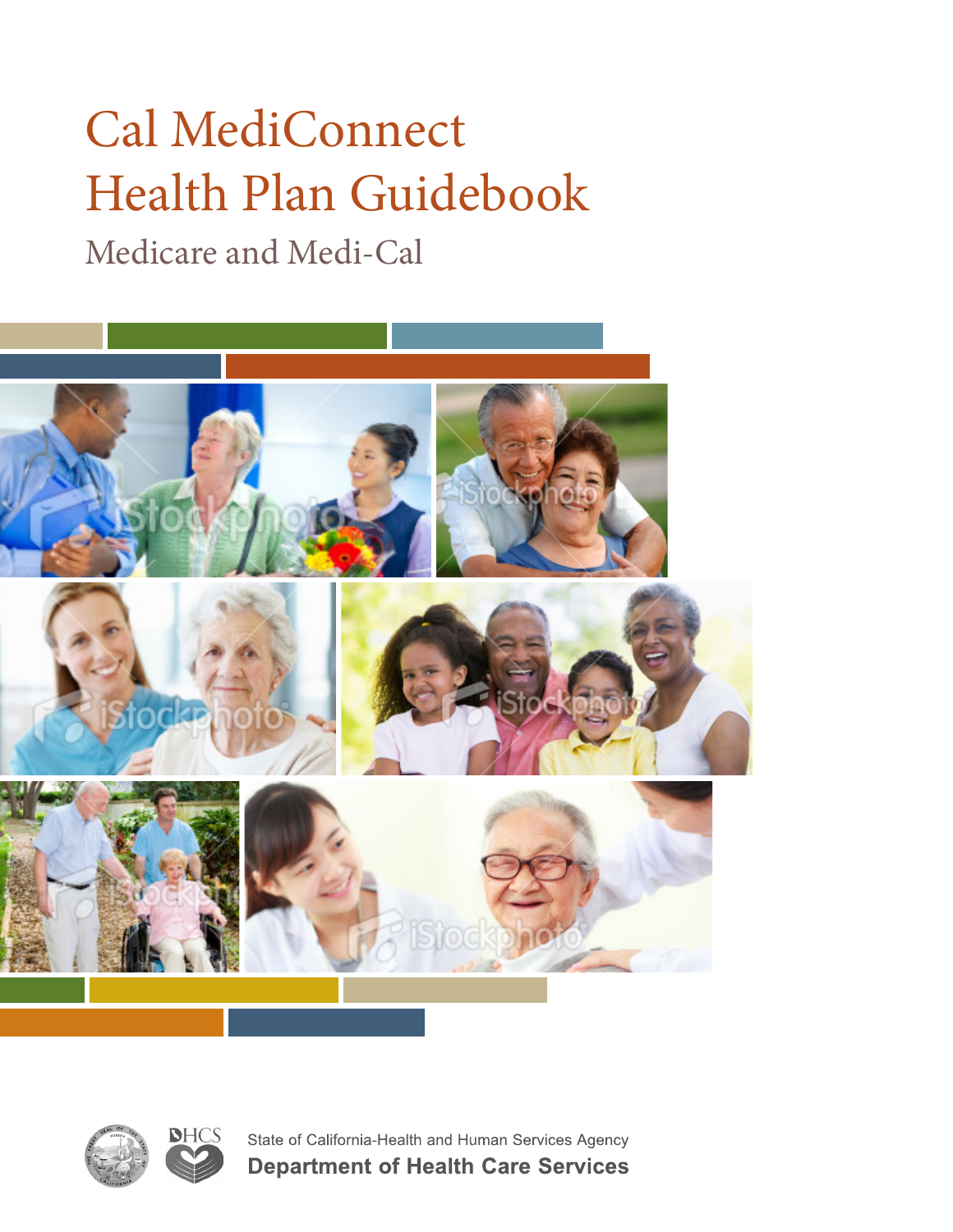### Cal MediConnect Health Plans

#### **ALAMEDA COUNTY**

#### **Alliance CompleteCare**

1-877-585-7526 • (TTY: 711 or 1-800-735-2929) Website URL TBD

#### **Anthem Blue Cross**

1-888-350-3532 (TTY: 711) Website URL TBD

#### **SANTA CLARA COUNTY**

**Santa Clara Family Health Plan** 1-800-260-2055 • (TTY: 1-800-735-2929) Website URL TBD

**Anthem Blue Cross** 1-888-350-3532 •(TTY: 711) Website URL TBD

#### **LOS ANGELES COUNTY**

**Health Net Community Solutions** 1-888-788-5395 • (TTY: 1-888-788-6382) Website URL TRD

**L.A. Care**  1-888-522-1298 • (TTY: 1-888-212-4460) Website URL TRD

> **CareMore**  1-888-350-3447 • (TTY: 711) Website URL TBD

**Care 1st Health Plan** 1-888-592-7168 • (TTY: 1-888-592-7168) Website URL TBD

**Kaiser** 1-800-464-4000 • (TTY: 1-800-777-1370) Website URL TBD

#### **RIVERSIDE & SAN BERNARDINO COUNTIES**

**Inland Empire Health Plan**  (IEHP DualChoice Medicare-Medi-Cal) 1-877-273-IEHP (4347) • (TTY: 1-800-718-4347) Website URL TBD

**Molina Dual Options** 1-855-665-4627 (TTY: 1-800-479-3310; CRS: 711) Website URL TBD

#### **SAN DIEGO COUNTY**

**Care 1st Medicare**  1-855-905-3825 • (TTY: 1-800-735-2929) Website URL TBD

**Community Health Group CommuniCare Advantage** 1-800-224-7766 • (TTY: 1-800-735-2929) Website URL TBD

**Health Net Community Solutions**  1-888-788-5805 • (TTY: 1-888-788-6382) Website URL TBD

**Molina Dual Options**  1-855-665-4627 (TTY: 1-800-479-3310; CRS: 711) Website URL TBD

#### **ORANGE AND SAN MATEO COUNTIES**

People with Medi-Cal in San Mateo and Orange Counties do not need to make a choice about which health plan to join. These counties are called County Organized Health Systems (COHS) and have only one Medi-Cal health plan. Go to page 23 for more information.

*These plans cover both Medicare and Medi-Cal Long-Term Services and Supports.*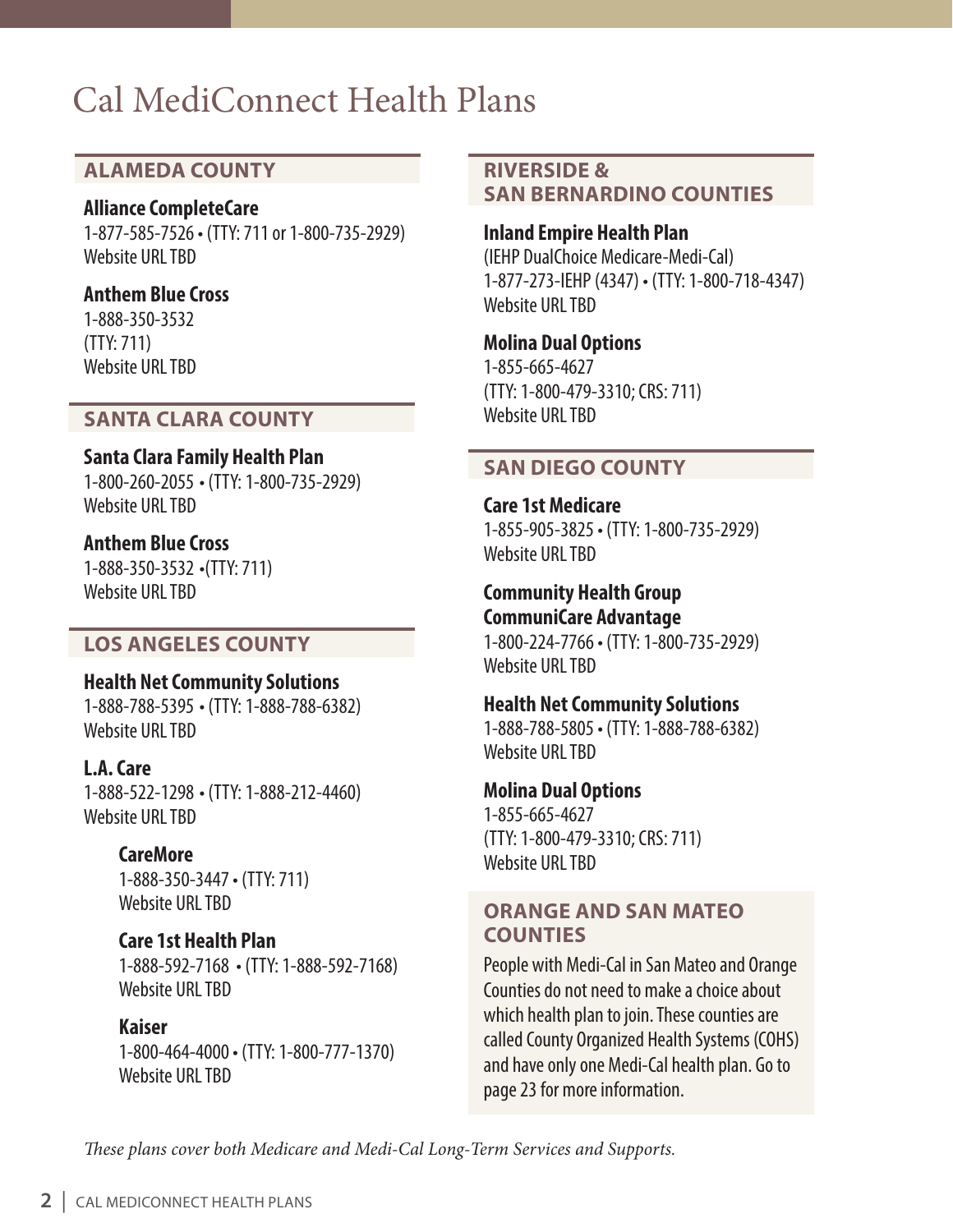## Table of Contents

#### **Section 1: My Health Plan Choices**

| Medi-Cal plans for Long-Term Services and Supports 11    |
|----------------------------------------------------------|
| Program of All inclusive Care for the Elderly (PACE)  13 |

### **Section 2: How to choose a health plan**

| Choose the type of health plan that is a good fit for you  14 |
|---------------------------------------------------------------|
|                                                               |
|                                                               |

### **Section 3: After you join a plan**

#### **Section 4: Resources and additional information**

If you need this guidebook in an alternate format, like large print or audio call Health Care Options at 1-800-430-4263 (TTY: 1-800-430-7077)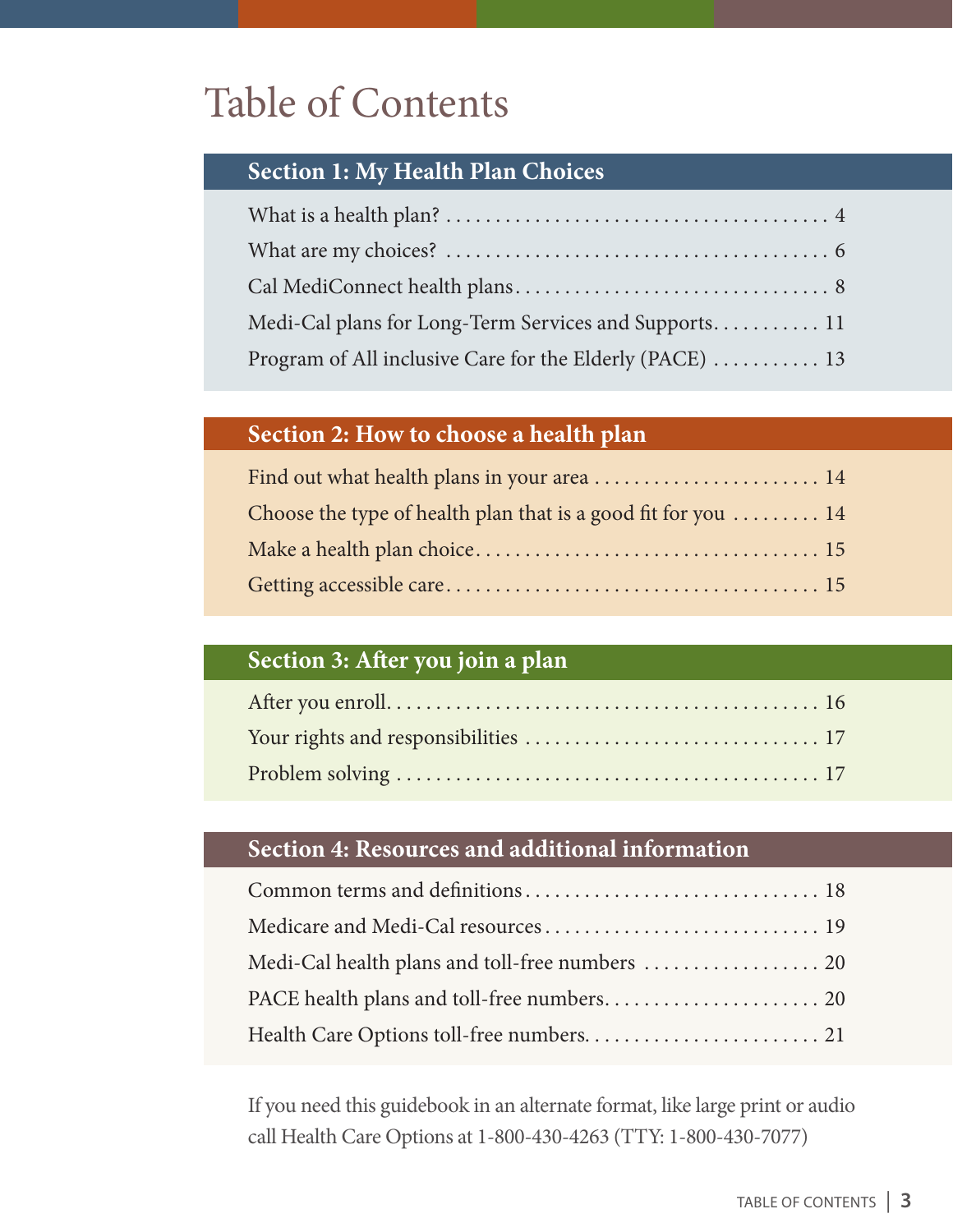### Welcome

People with both Medicare and Medi-Cal in the following counties have new choices about how to get their health care services through a single health plan. If you live in one of the counties below, soon you will have to make a choice about joining a health plan. California is making this change so people's benefits and services work better together.

- Alameda
- Los Angeles
- Orange
- Riverside
- San Bernardino
- San Diego
- San Mateo
- Santa Clara

Choosing a health plan is important. This guidebook will help you understand what a health plan is, what benefits are available in different types of health plans, and how you can work with your health plan after you join.

Use this guidebook to help you decide which type of health plan is best for you. Page 19 of this guidebook has a list of organizations and phone numbers you can call for more information.

#### **How do I know what kind of coverage I have?**

You can tell what your coverage is by the type of cards you have.



Your **Medicare** card is your main card for doctors, hospitals, prescriptions, and other medical benefits.

For questions about Medicare coverage, call 1-800‐MEDICARE 1-800-633-4227 (TTY: 1-877-486-2048)



Your **Medi-Cal** card is your main card for Long-term Services and Supports, which include In- Home Supportive Services and nursing home care. Medi-Cal pays your Medicare deductibles and up to 20% cost sharing, when applicable.

For questions about Medi-Cal eligibility, call your county social services office.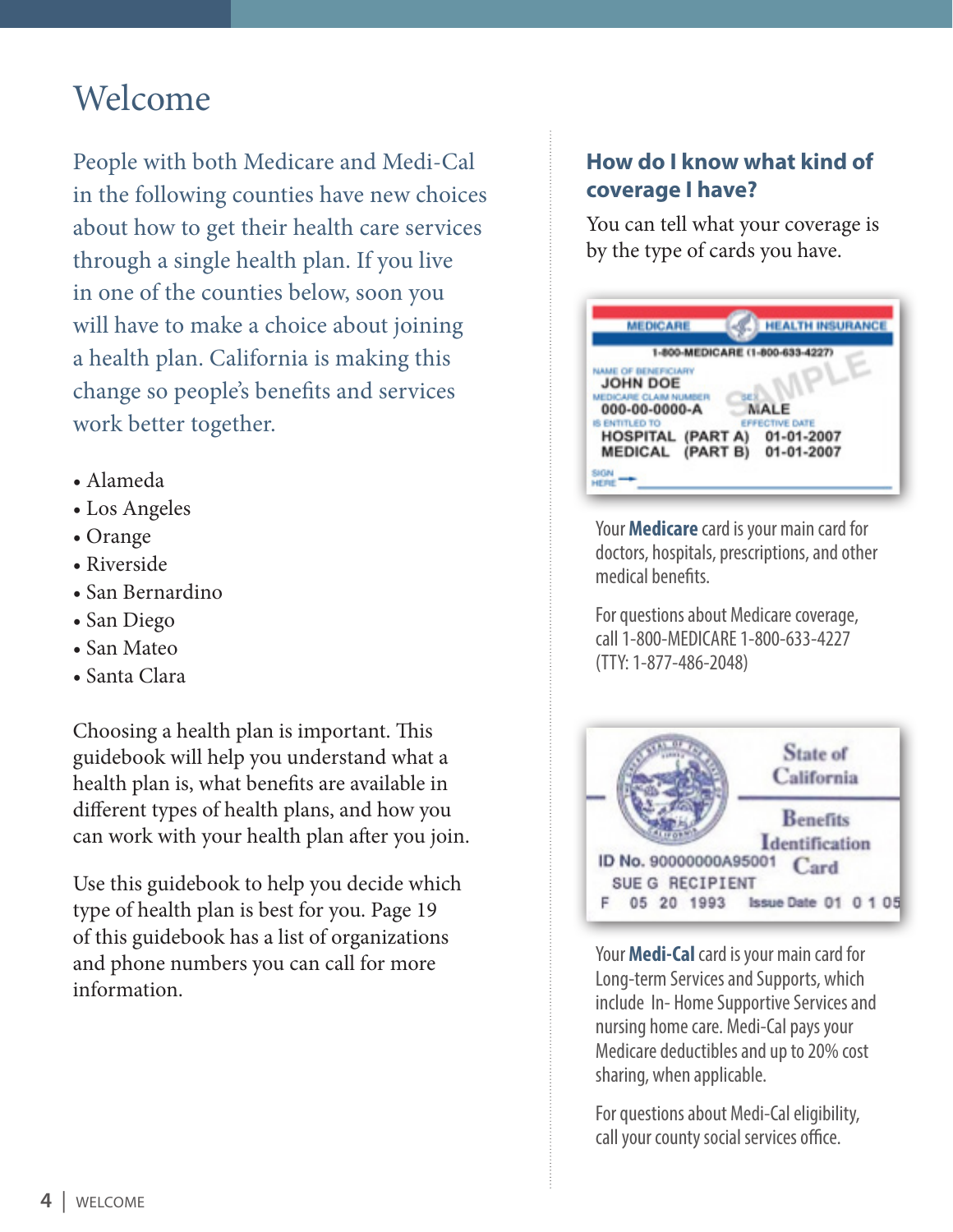### What is a Health Plan?

A health plan is a group of health care providers that work together to give you care. This group includes doctors, hospitals, specialists, pharmacies, and Long-term Services and Supports.

Each plan has its own group of providers. This group is the plan's "network of providers". After you join a plan, you must get your services from the plan's providers. Sometimes a health plan is called a "managed care plan."

Your doctor will work with the health plan to provide you services. You may need approval for some services. You don't pay extra to join a health plan.



#### **Reasons to join a Health Plan?**

- I want help finding doctors, specialists, and other providers.
- I want a list of doctors and other providers I can go to.
- I want help getting interpreters and information in my language.
- I want help finding care that meets my special needs.
- I want help coordinating my care.



*"I like that my plan helps me find specialists and get the care I need to stay healthy. The plan helps me get my medical equipment, and I can call the 24- hour nurse advice line for help any time."*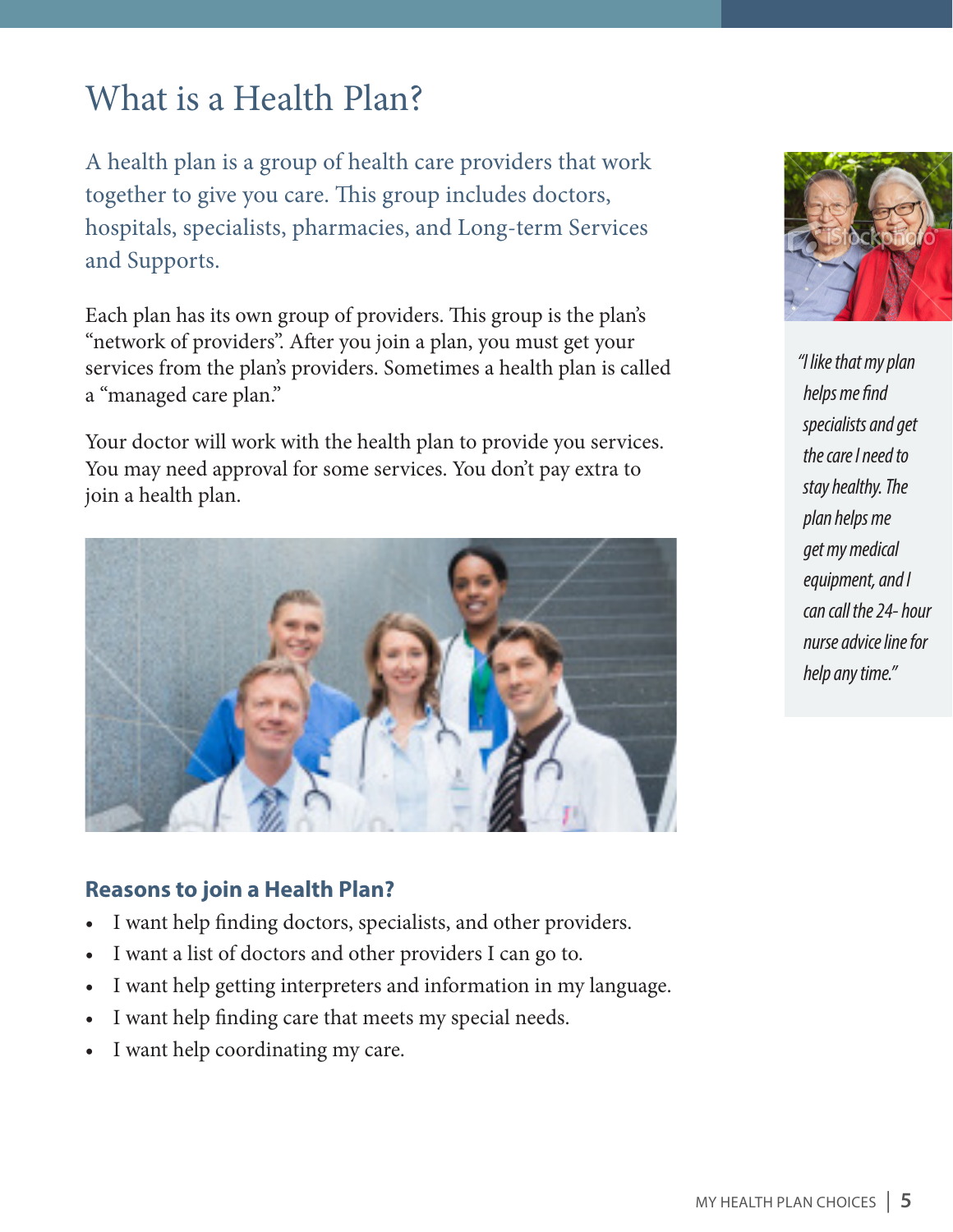### What Are My Choices?

Your choices are listed below. Details for each are found in this booklet. You must choose one of these options. There is no cost to join a health plan.

#### **• Cal MediConnect Plans**

Get both your Medicare and Medi-Cal benefits in one health plan. You will get all your Medicare Parts A,B and D benefits and your Medi-Cal Long –term Services and Supports through a plan of your choice. See page # for more information. Get your Long-term Services and supports, including IHSS, nursing home care, supplies, some Durable Medical Equipment, and medical transportation.

#### **• Medi-Cal Plans for Long-Term Services and Supports**

Get your Long-term Services and supports, including IHSS, nursing home care, supplies, some Durable Medical Equipment, and medical transportation. Medi-Cal pays your Medicare deductibles and up to 20% cost sharing, when applicable. Medi-Cal will not change. See page # for more information.

#### **• Program of All-inclusive Care for the Elderly (PACE)**

You may also qualify for a Program of All-inclusive Care for the Elderly (PACE) Plan, where you get Medicare and Medi-Cal benefits together. See page # for more information. In order to qualify you must:

- $\Box$  Be 55 years of age or older;
- $\Box$  Meet the requirement for skilled nursing home care as determined by the PACE organization's interdisciplinary team assessment and certified by the Department of Healhcare Services;
- $\Box$  Live in a service area (county and zip code) served by a PACE program, and;
- $\Box$  Live in the community without jeopardizing his or her health or safety.

*Reminder: You must still choose a Cal MediConnect or Medi-Cal plan for Long-term Services and Supports while you are being assessed for PACE.*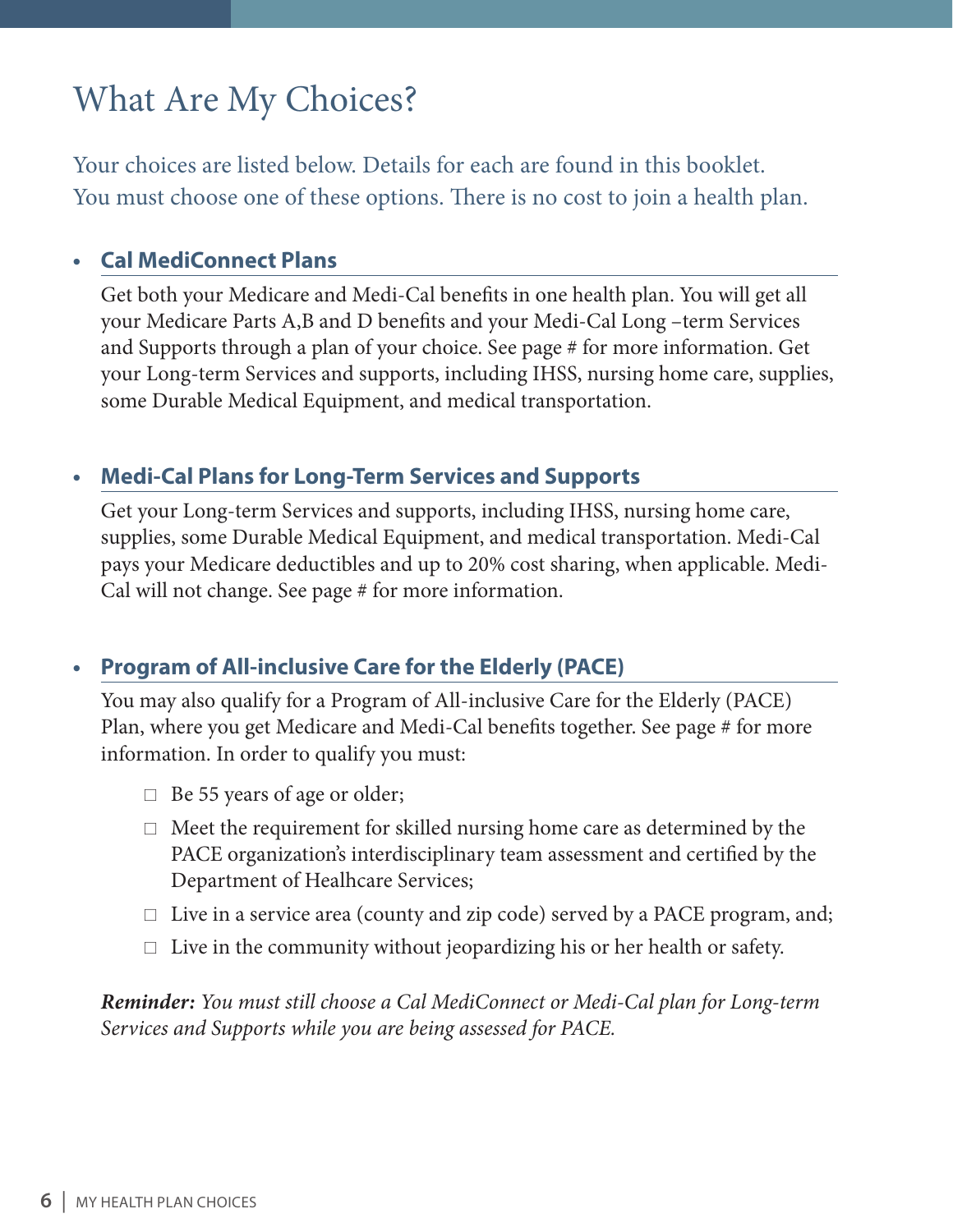### Questions and Answers

#### **1. Why Am I Getting this Booklet?**

You are getting this booklet because you must join a health plan. You can join a Cal MediConnect plan, or a Medi-Cal plan for Long-term Services and Supports.

#### **2. My Medicare and Medi-Cal are confusing. I want one organization to help me coordinate all my services. Can these plans do that?**

Yes. Cal MediConnect plans may be a good fit for you. They combine all the benefits into one health plan so you only have one card and one phone number to call for help. Read about them in this booklet.

#### **3. I want to keep my Medicare like it is today and not join Cal MediConnect. Do I still have to make a choice?**

Yes. If you don't want to choose a Cal MediConnect plan, you still have to join a Medi-Cal plan for Long-term Services and Supports.

#### **4. If I still have questions, how can I get help?**

This guidebook has a list of resources and phone numbers that can provide extra help. Go to [website URL] to learn about education events in your community.



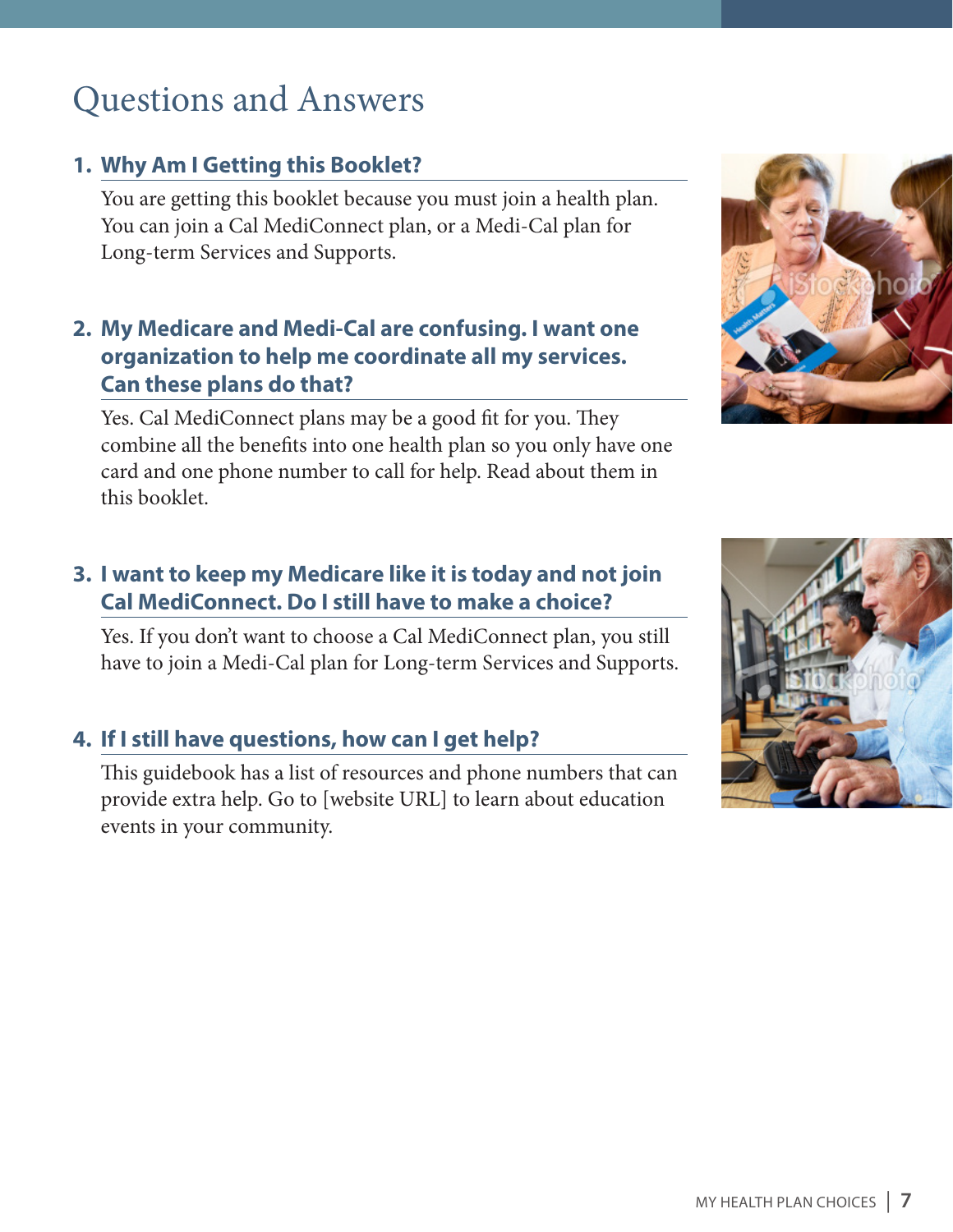### Cal MediConnect Health Plans

#### **In a Cal MediConnect Plan**

- You get all of your Medicare and Medi-Cal benefits in one health plan.
- You don't pay extra to join.
- You have one health plan card and one number to call for answers to questions about all your benefits.
- You must get all your covered benefits from providers who work with your health plan. These are known as "in-network" providers.
- Your main doctor (called a "primary care provider") helps you get care from specialists, and get medicine, medical equipment and other health care services.
- You may work with a care coordinator. This person will work with you, and your care providers to make sure you get the care you need.
- You will be able to direct your own care with help from your care team and care coordinator.
- You may have a care team that you help put together. Your care team may include doctors, nurses, counselors, or other health providers who help you get the care you need.

#### **Who can join?**

Most people with full Medicare and full Medi-Cal benefits can join. "Full benefits" means your Medicare card says "Entitled to Hospital (Part A) and Medical (Part B)" and you have a Medi-Cal card.

#### **Who can't join?**

You can't join Cal MediConnect if you:

- Are younger than 21
- Have retirement, veteran's or other private health coverage
- Receive developmental disability services from a Regional Center.
- If you receive services through one of the following waivers: Nursing Facility/Acute Hospital, HIV/AIDS, Assisted Living, and In Home Operations.
- Do not meet your Medi-Cal share of cost, if you have one
- Live in a veterans' home
- Have End-Stage Renal Disease (ESRD) (except in certain cases)
- Live in certain rural ZIP codes (Los Angeles County – 90704; Riverside County – 92225, 92226, 92239, 92280; San Bernardino County – 92242, 92267, 92280, 92319 92323, 92332, 92363, 92364, 92366, 93528, 93554, 93562, 93592.)



*"I want to get all my care from one plan. With Cal MediConnect, My Plan manages both my Medicare and my Medi-Cal services. My doctors, hospital, long-term care are all in the same plan. I call just one phone number for help."*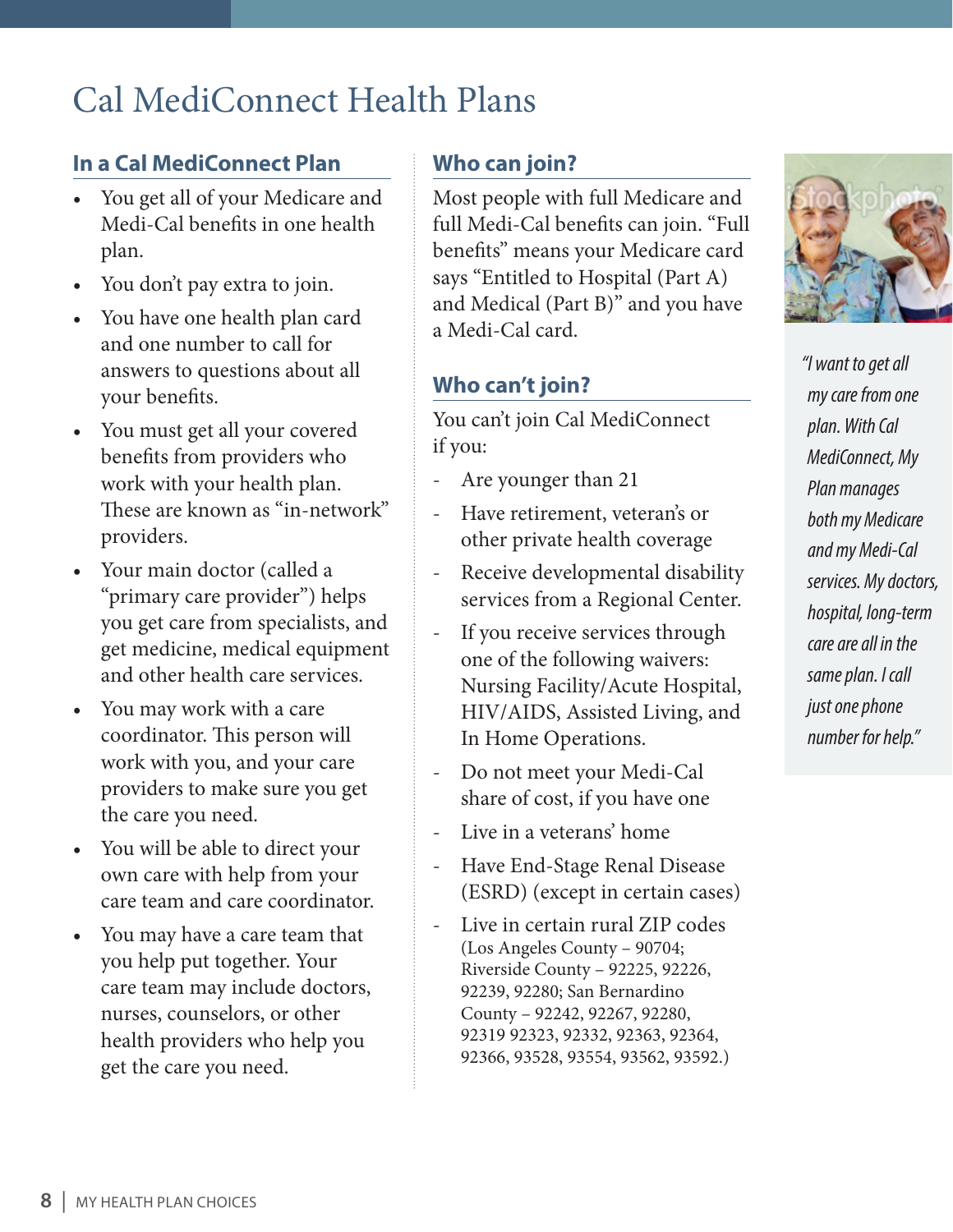### Cal MediConnect Benefits



#### **Medical services**

- Doctor and specialist visits
- Hospital care and surgeries
- Medical tests, like MRIs and X-rays, and screening tests like labs
- Emergency and urgent care
- Procedures, like biopsies or colonoscopies
- Prescription drugs
- Preventive care, like vaccines and check-ups
- Physical, occupational, and speech therapy
- Home health care
- Equipment, like walkers or wheelchairs, and medical supplies, like bandages and diapers

#### **Special benefits**

- Dental care
- Vision care
- Non-emergency medical transportation

#### **Long term care services and supports**

- **• In-Home Supportive Services (IHSS)** are personal care and other services for people who need help to live safely at home.
- If you get IHSS, your services will not change. You will keep your IHSS providers and can still hire, fire, and manage them. The county IHSS social worker will still assess your needs and approve your IHSS hours. Your rights to appeal stay the same. Your health plan can work with you and your IHSS providers to help you get the care you need.
- **• Daytime health care services are available at Community Based Adult Services (CBAS)** centers that provide nursing, therapy, activities, and meals for people with certain chronic health conditions.
- **• Care coordination** helps you work with your doctors, specialists, and other providers. It also helps you get needed equipment and services. People age 65 and older might get help with care coordination through Multipurpose Senior Services Program (MSSP).
- **• Nursing home care.** Your plan will work with your doctor and nursing home to better coordinate your care. If you are in a nursing home that is not part of the health plan's network, you can stay in that nursing home for up to twelve months if they agree to work with your new health plan.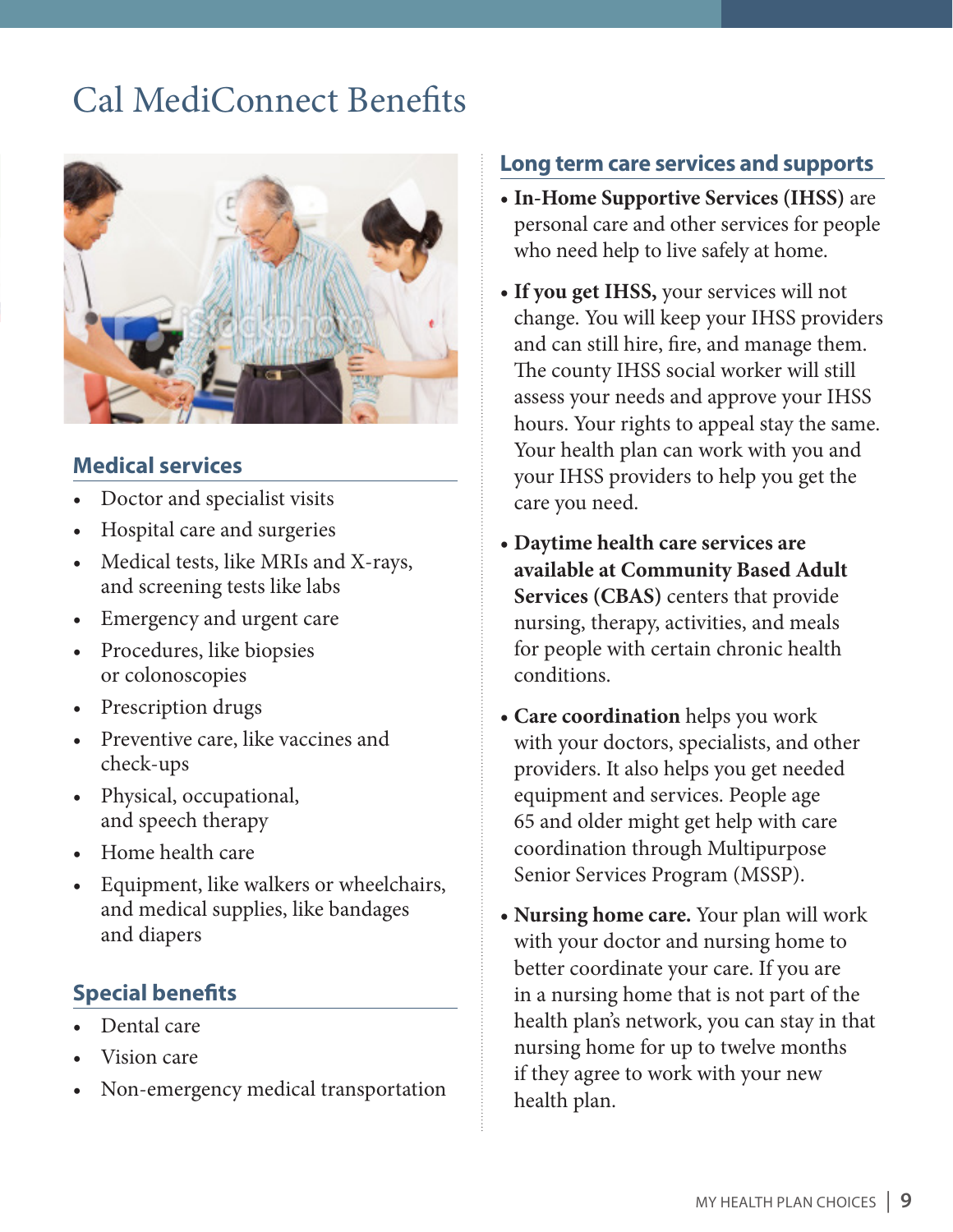### Cal MediConnect Plan Benefits

#### **How can I find out exactly what benefits are offered by each health plan?**

You can call the health plans to ask about their specific benefits and services. The inside front cover has a list of Cal MediConnect plans and phone numbers in each county.

#### **Can I still go to my regular doctor(s) if I join a Cal MediConnect plan?**

You will have to see doctors and use providers who are part of your health plan's network. You will get a list of the health plans' providers in the mail. You can ask your doctors if they work with the health plans in your area. If you see doctors who are not part of the health plan's network, you can keep seeing that doctor for up to six months if they agree to work with your new health plan.

#### **What if I join a health plan and don't like it?**

At any time, you can change your Cal MediConnect plan. You can also go back to original Medicarebut you must still choose a health plan for your Long-term Services and Supports. You can change health plans any month. To do this, call Health Care Options at 1-800-430-4263 (TTY: 1-800-430-7077), or tell your health plan that you want to leave the plan.

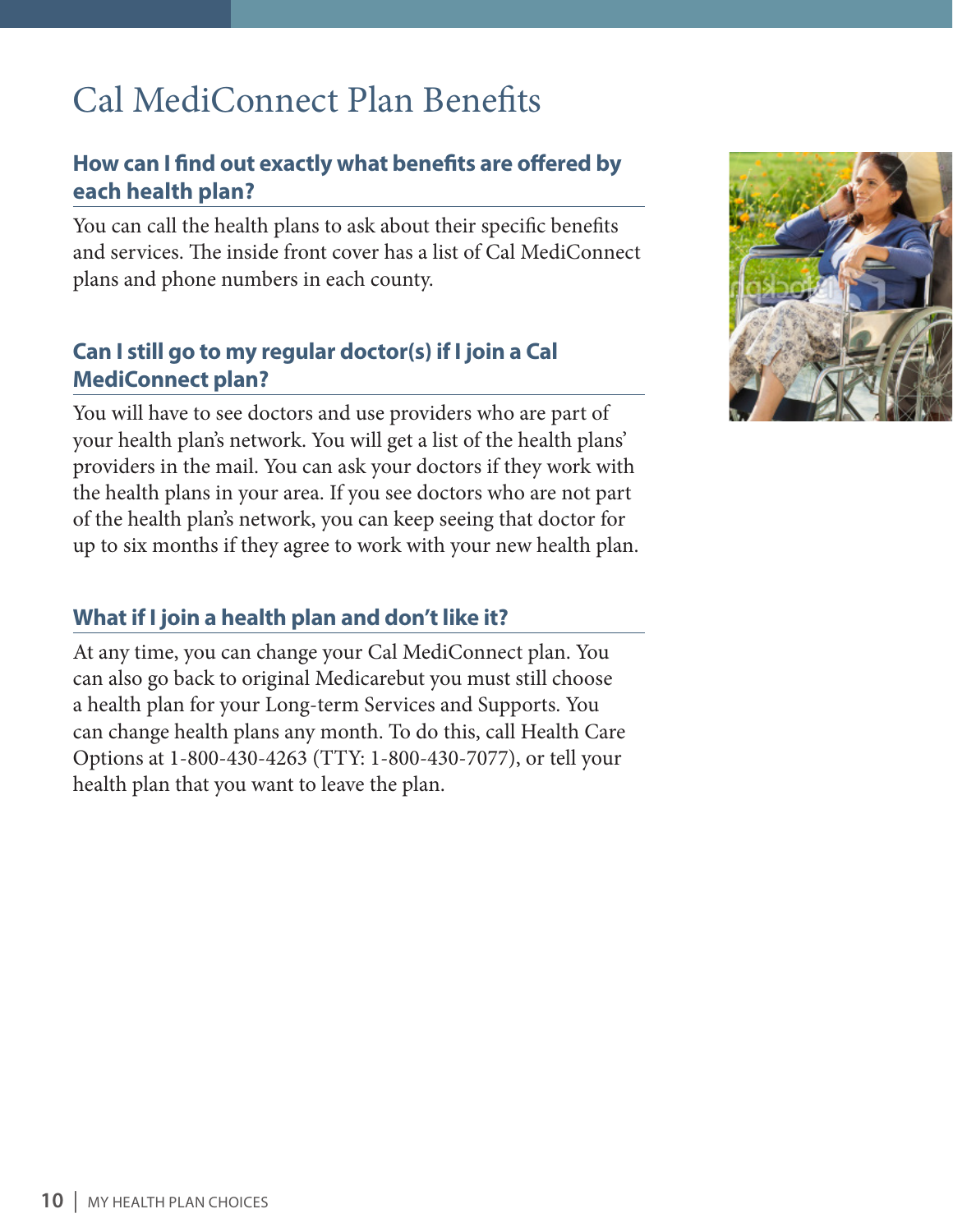### Medi-Cal Plans for Long-Term Services and Supports

#### **Medi-Cal Plan benefits. There is no cost to join.**

If you need any of the services below, you can ask the your Medi-Cal plan for help.

The **In-Home Supportive Services (IHSS)** program provides personal care and other services for people who need help to live safely at home.

**If you get IHSS**, your services will not change when you are in a health plan. You will keep your IHSS providers and can still hire, fire, and manage them. The county IHSS social worker will still assess your needs and approve your IHSS hours. Your rights to appeal stay the same.

**Daytime health care is available at Community Based Adult Services (CBAS)** centers that provide nursing, therapy, activities, and meals for people with certain chronic health conditions.

**Care coordination** helps you work with your doctors specialists, and other providers. It also helps you get needed equipment and services. People age 65 and older can get care coordination help through the Multipurpose Senior Services Program (MSSP).

**Nursing home care** is long term care provided in a facility.

**Medical equipment and supplies** like diapers or other supplies.

**Medical Transportation** is a service covered by your plan.

*Medi-Cal pays your Medicare deductibles and up to 20% cost sharing, when applicable.*

*(continued on next page)*



*"I wanted to keep my Medicare services like they are now. That's why I joined a plan that focuses only on my Medi-Cal long term care services and supports. It's separate from Medicare. So when I see my primary care doctor or need any Medicare services, I still use my Medicare card."*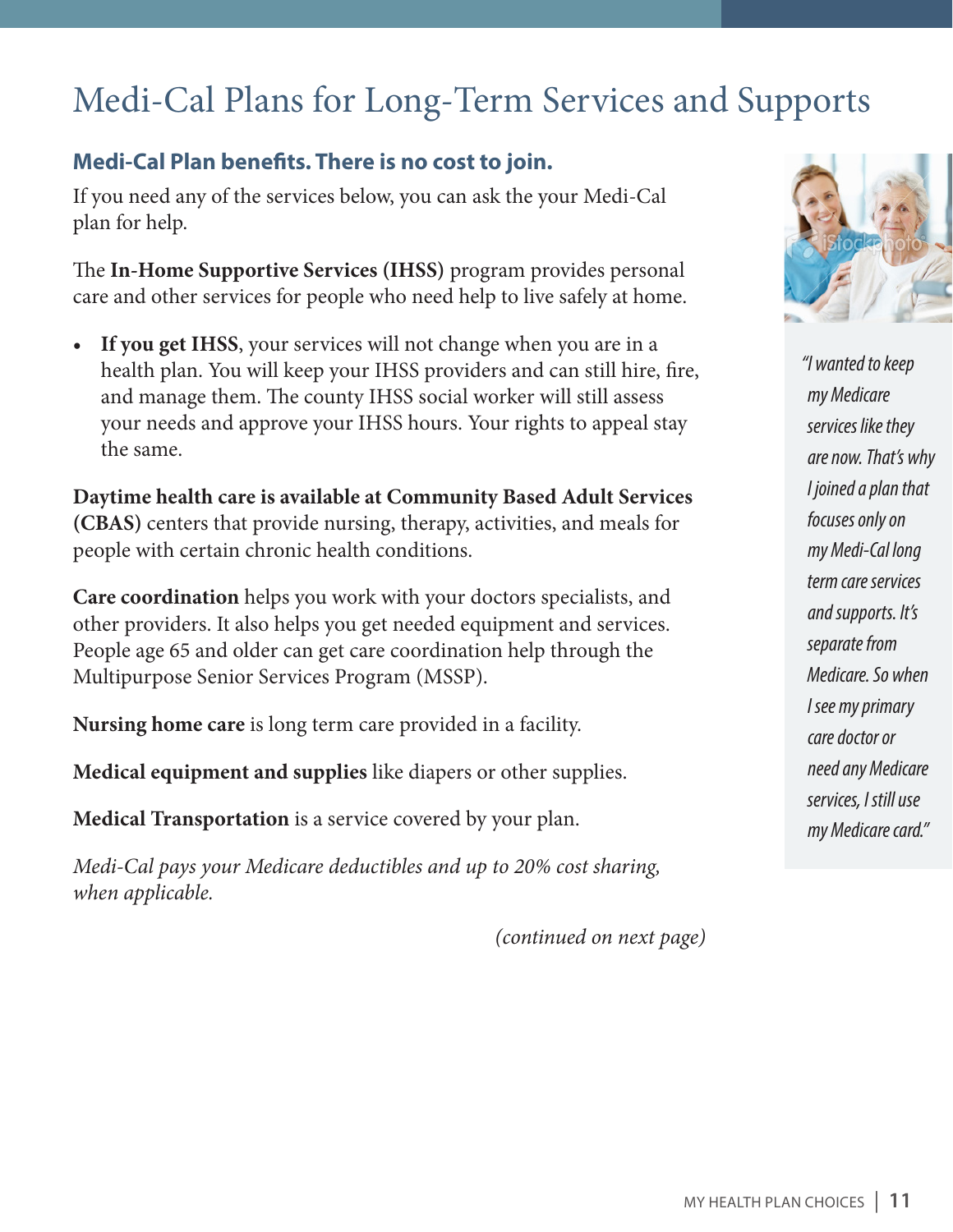## Medi-Cal Plans for Long-Term Services and Supports

*(continued from previous page)*

#### **I don't use Medi-Cal long-term care services. Why must I join a plan?**

It is now manadatory to join a plan. Medi-Cal health plans will pay any extra Medicare costs that the state pays today, like your deductibles. You should never pay out of pocket, except for Part D. Also, the Medi-Cal plans provide medical equipment, transportation and a 24- hour nurse advice line. The health plan will be able to help you if you ever do need long term care services and supports.

#### **Can I still go to my Medicare doctor(s) if I join a Medi-Cal health plan for Long-term Services and Supports?**

Yes. Enrolling in a Medi-Cal health plan for your Long-term Services and Supports does not change your Medicare benefits. You can still go to your Medicare doctors, hospitals, and providers.

#### **I am in a Medi-Cal nursing home, can I stay in my nursing home with a Medi-Cal Plan?**

If you are in a nursing home that is not part of the health plan's network, you can stay in that nursing home for up to twelve months if they agree to work with your new health plan.

#### **Will I have any out-of-pocket costs?**

You should never pay out of pocket, except for Part D.

*Reminder: If you don't join or you "opt out" of a Cal MediConnect plan, you MUST join a Medi-Cal plan for Long-Term Services and Supports.* 

#### **Exceptions:**

People who do not have to join a health plan are listed below. They will get their long term care services and supports through regular Medi-Cal.

- People with retirement, veteran's or other private health coverage.
- People who live in a veteran's home.
- People with developmental disabilities who live in residential facilities.
- People with HIV/AIDS may disenroll from the Medi-Cal health plan and go back to regular Medi-Cal at any time. Work with your doctor to get this form.
- Native Americans may disenroll from the Medi-Cal health plan and go back to traditional Medi-Cal at any time. Ask for a "Non-Medical Exemption Request" form to disenroll.
- People younger than 21 must enroll in a Medi-Cal health plan for most Medi-Cal benefits.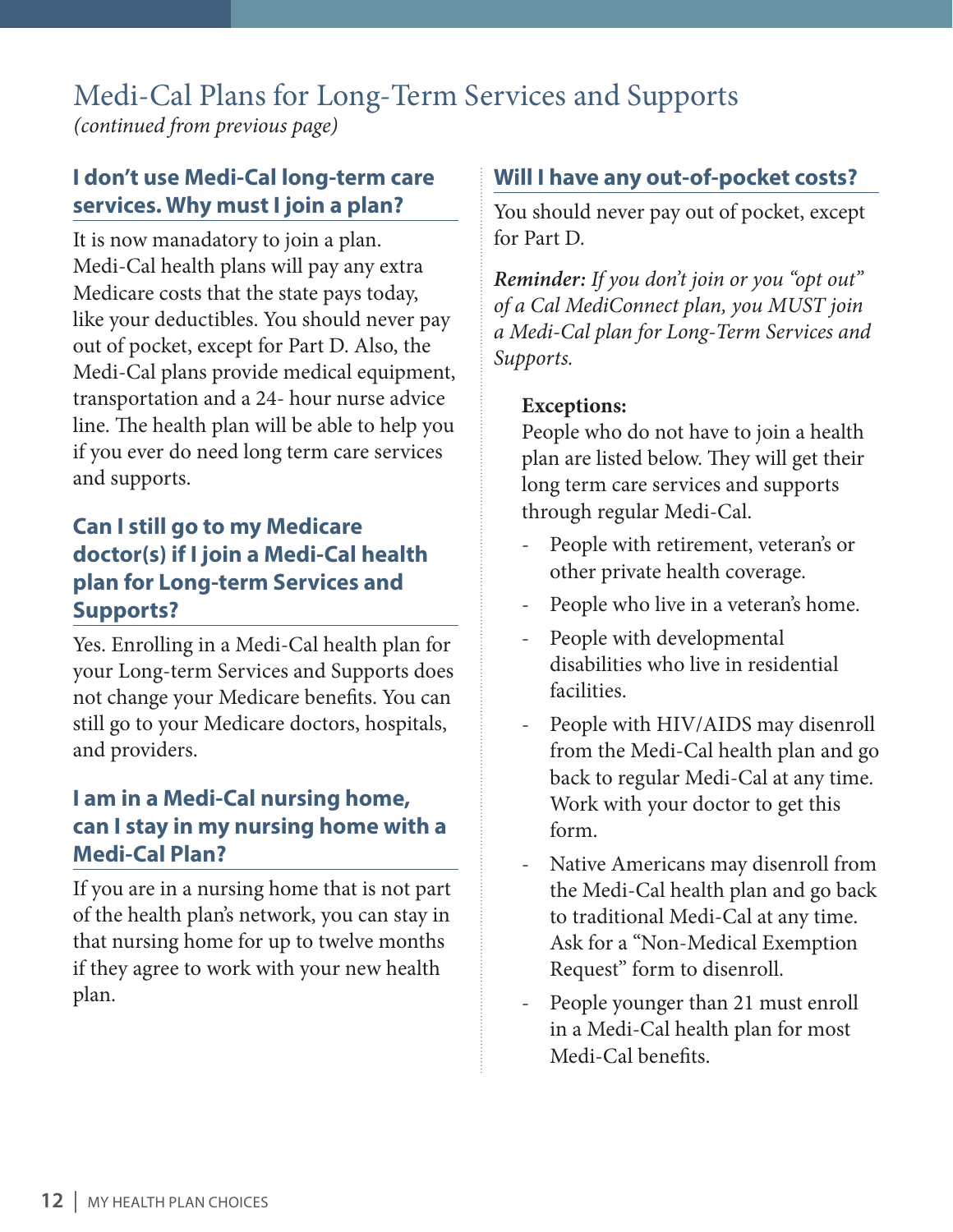## Program of All inclusive Care for the Elderly (PACE)

#### **PACE Benefits**

PACE plans cover all Medicare and Medi-Cal benefits plus any service your care team decides you need. In a PACE plan, you work with a team of health care providers to get your care. Sometimes your care team may bring services to you at home. You also can go to PACE Centers during the day to see a doctor, get nursing care and therapy services, eat meals and join activities.

#### **Medical services**

- Doctor and specialist visits
- Hospital care and surgeries
- Medical tests, like MRIs and X-rays, and screening tests like labs
- Emergency and urgent care
- Procedures, like biopsies or colonoscopies
- Vision and Dental services
- Prescription drugs
- Preventive care, like vaccines and check-ups
- Physical, occupational, and speech therapy
- Home health care
- Equipment, like walkers or wheelchairs, and medical supplies, like bandages and diapers

#### **Who can join?**

To join PACE, all of these things must be true:

- □ You're 55 or older
- $\Box$  You can live in your home or community setting safely
- $\Box$  You need a high level of care for a disability or chronic condition
- $\Box$  You live in a ZIP code served by a PACE health plan
- $\Box$  See page # for a list of PACE plans

#### **Long term care services and supports**

- Transportation to and from the PACE Centers and outside medical appointments
- Adult Day Health Care services like recreational activities and personal care
- Personal care services to help with bathing, dressing, and other assistance to live safely at home. (This is similar but not the same as IHSS. You cannot get IHSS if you are in a PACE plan.)
- Nutritional Counseling and prepared meals delivered to your home and lunch at PACE **Centers**
- Nursing home care
- Social Services counseling, family support, help with benefits



*"I joined a PACE plan because it helps me get all the care and services I need. I go to the PACE center to see my doctors, get my therapies, and enjoy activities and lunch with other seniors. I also can get services at home and rides to all my medical appointments."*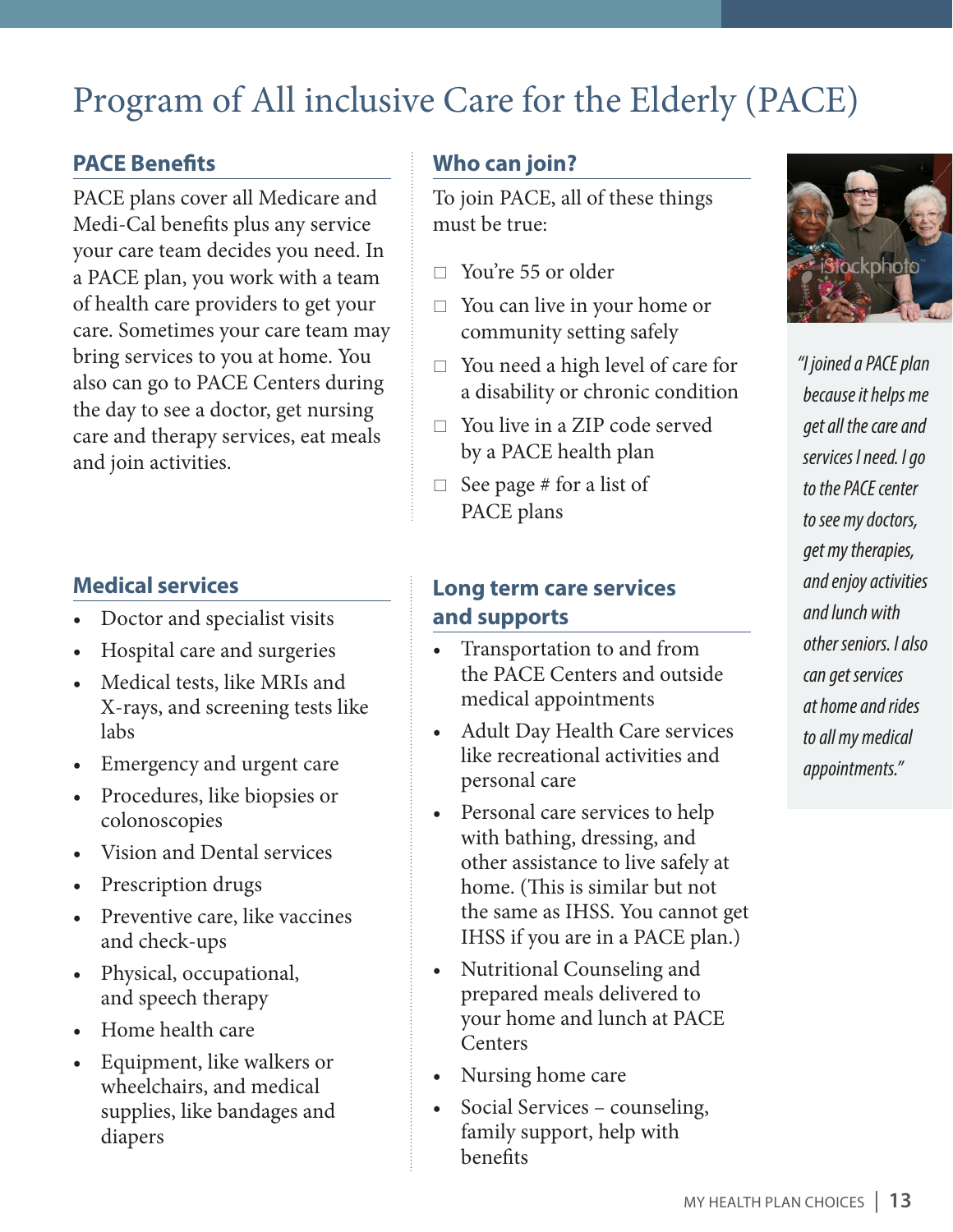### How to Choose a Health Plan

#### **Find the best health plan for you. STEP 1**

#### **Cal MediConnect**

Look on the inside front cover (page 2) of this Guidebook for a list of the Cal MediConnect plans available in your county.

Do you want to get your Medicare and Medi-Cal benefits together in one health plan? If yes, a Cal MediConnect health plan may be good for you.

#### **Medi-Cal Plan for Long-term Care Services and Supports**

Look on page 20 in this Guidebook for a list of the Medi-Cal health plans available in your county.

Do you want to keep your Medicare separate and join a health plan for your Medi-Cal long term care services and supports only? If yes, then a Medi-Cal only health plan may be good for you.

#### **Program of All Inclusive Care for the Elderly (PACE)**

Look on page 21 for a list of PACE Plans available in your county. See page 5 for more information about PACE. If you choose PACE, you must still choose a Cal MediConnect Plan or a Medi-Cal health plan, just in case you do not qualify to join PACE. If you choose PACE, they will send you a letter telling you whether or not you meet the requirements to join

#### **Choose the type of health plan that is a good fit for you. STEP 2**

#### **Make a list of your main doctors, providers, and care needs.**

Use the worksheet on page 22 to make a list of your providers and health care needs. Use this list when you call the health plans to learn more about their services. Ask the health plans if they work with your providers and cover your prescription drugs and medical equipment.

#### **Do you have a doctor or other provider you like?**

Ask your doctors if they work with any of the health plans in your county. You can also look in the health plan "provider directories" to see if your doctors or providers are listed. You may be able to keep seeing your current doctors for up to six months. See page 11 for more information.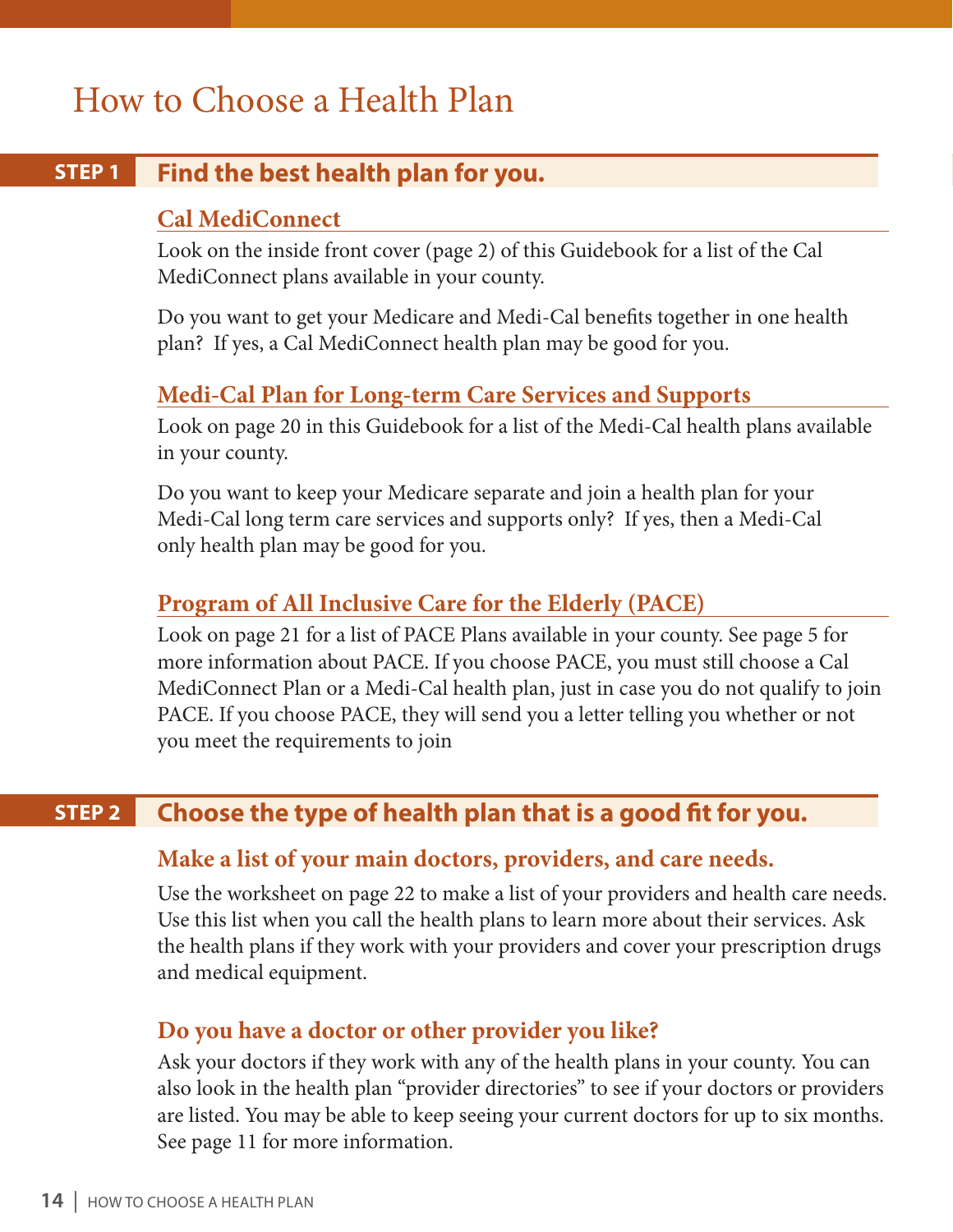#### **Make a Health Plan Choice. STEP 3**



#### **Visit Us in Person**

Find an Enrollment Specialist near you by using one of the following tools:

See the Health Care Options Presentations page in the Health Plan Choice book;

Call Health Care Options at **1-800-430-4263** for information. For TTY users, call X-XXX-XXX-XXXX;

Visit **www.healthcareoptions.dhcs.ca.gov** and click "Presentation Sites" option.



#### **Call Toll Free**

Call toll free **X-XXX-XXX-XXXX**, Monday through Friday, 8:00 am to 5:00 pm. For TTY users, call X-XXX-XXX-XXXX. A representative can help you sign-up for a health plan or change your health plan.

Placeholder paragraph for information about IVR. Please provide specific written copy. X-XXX-XXX-XXXX English and Spanish. Enrollment info. HCO materials requests. Enrollment assistance. General Info.



#### **Mail In Your Choice Form**

Complete the Medi-Cal Choice Form in the Health Plan Choice book and mail in the postage paid envelope provided.



#### **Go Online**

Visit **www.healthcareoptions.dhcs.ca.gov** and go to "click here" for more information.

#### **Getting Accessible Care**

Common accessibility symbols and codes found in provider directories:



You can call your health plan for information about providers that meet your accessibility needs. These include:

- Specially designed exam rooms, tables, and weight scales
- Accessible parking
- Curbs and ramps
- Doors that open wide for a wheelchair or scooter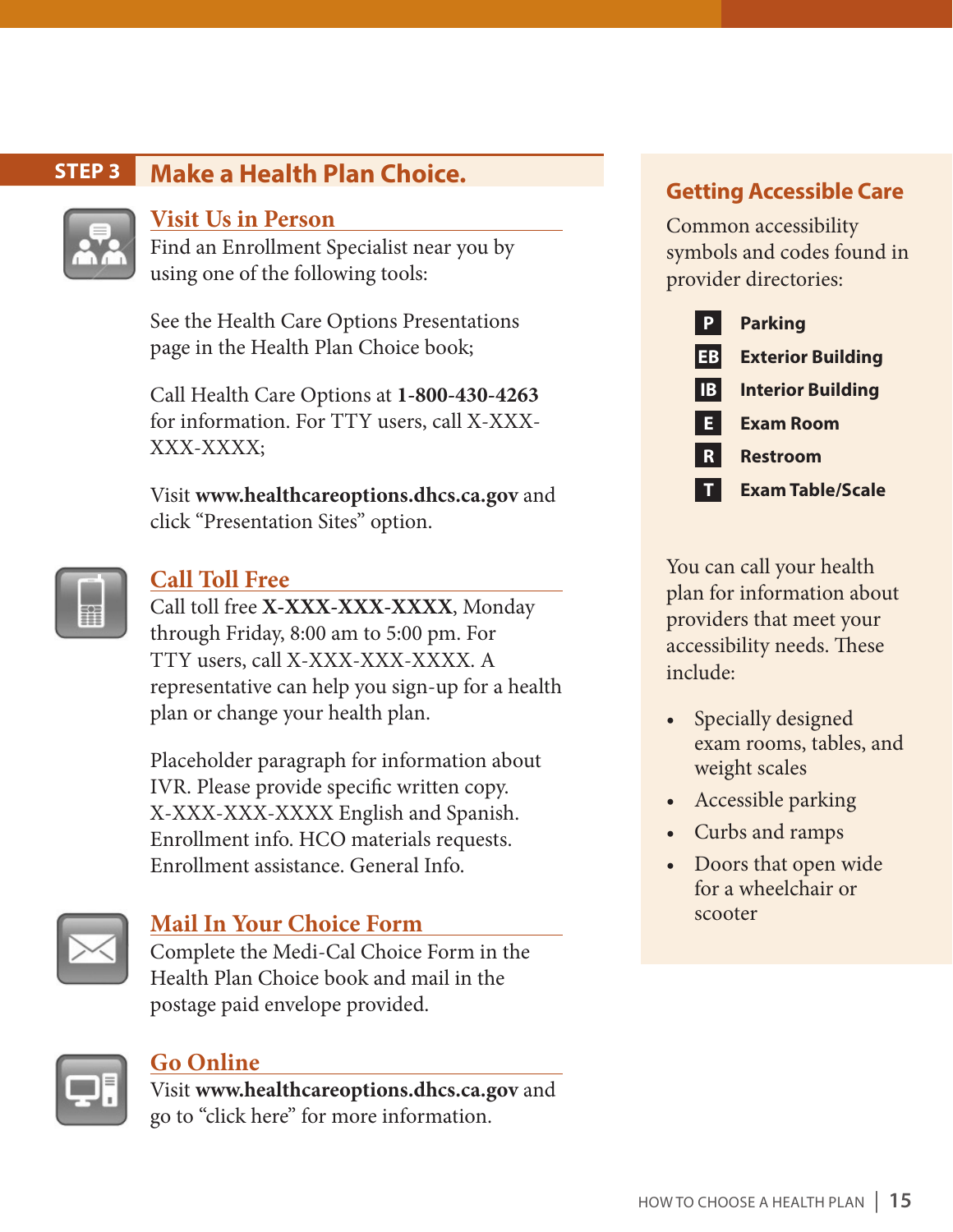### After you Join a Plan

After you enroll, your health plan will send you a member handbook and a health plan membership card. The handbook has a lot of information about your benefits and how to work with your new health plan.

#### **Continuing your Scheduled Care**

Your new health plan is required to make sure your care continues and is not disrupted.

Your health plan will work with you and your doctors to make sure you get all the care you need.

If you have a scheduled treatment and just joined a new health plan, call your new health plan right away. Tell the health plan about your treatment so they can work with you. Medi-Cal and Medicare will work with the health plan to let them know about your health care needs, such as services you have received in the past, so the health plan will be ready to serve you on the first day that your coverage is effective.

#### **Continuing care with your doctors**

You must get all your covered services from providers who work with your health plan. These are "in-network" providers. If your doctor is not in the network, you may be able to keep seeing that doctor for up to six months. This includes specialists.

#### **If you're in a nursing home**

Your health plan will work with you and your care team so you get the care you need. You have a right not to change nursing homes for at least the first 12 months. You can stay in your nursing home as long as it is part of your health plan's provider network. Also, you can ask your health plan about getting help to return to the community.

*Note: Continuity of care rights apply only to doctors, including specialists, and nursing homes. You will have to get other non-doctor services through the health plan's network. This includes providers, like suppliers and fitters of medical equipment, medical supplies, and transportation.*

If you see a doctor who is not part of the health plan's network, you may be able to see that doctor for up to six months. Your doctor must agree to work with your health plan.

- 1. Tell your doctor or provider that you joined a health plan. You can ask them about joining the health plan's network.
- 2. Call your health plan and tell them about your scheduled care. Ask if doctor is in their network.
- 3. If your doctor or provider is "out-ofnetwork," tell the plan you want to keep seeing the doctor.
- 4. The plan must contact your doctor and allow you to keep seeing that doctor for up to six months, if the doctor agrees.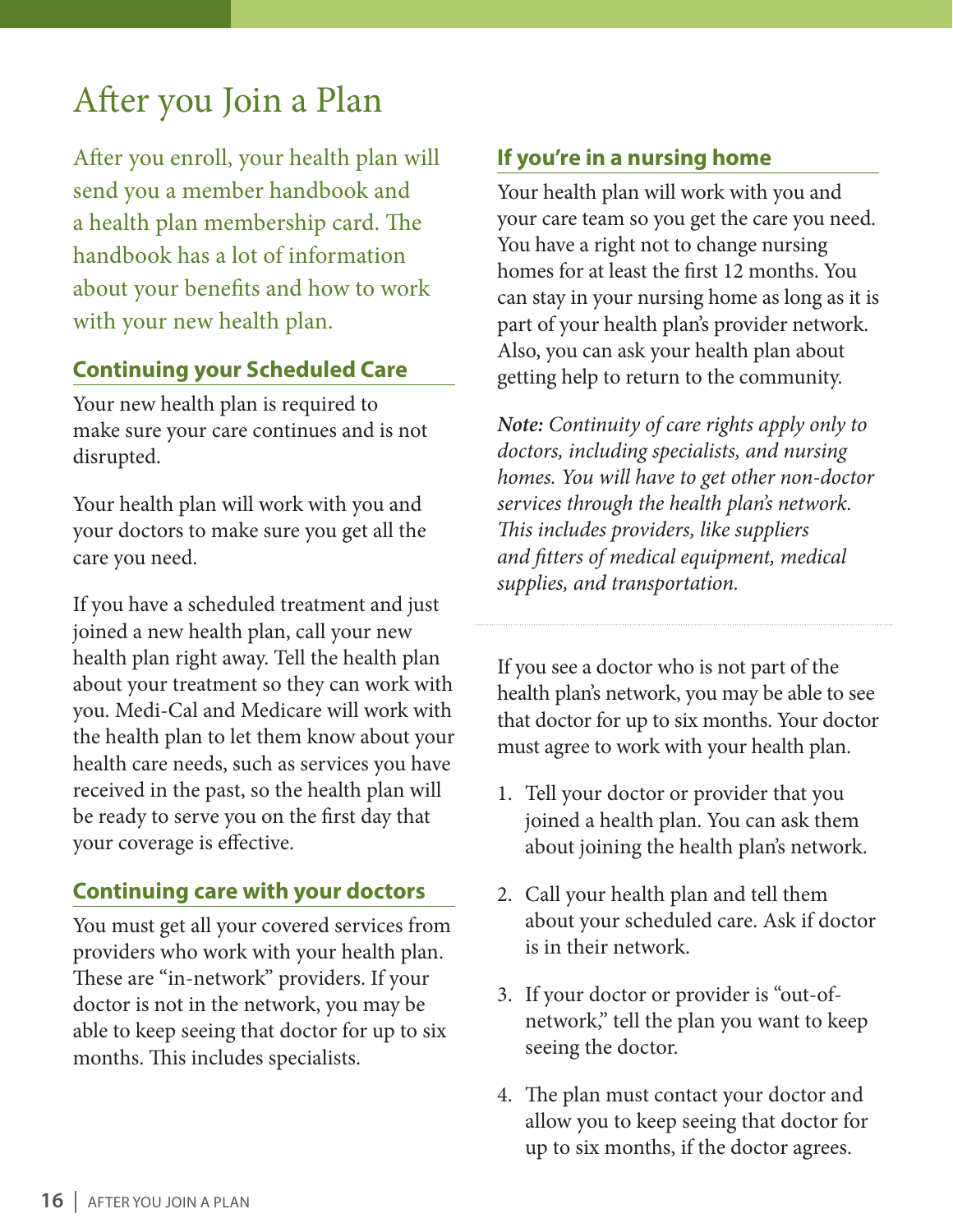### Your Rights and Responsibilities

#### **As a health plan member, you have certain rights.**

These include the right to:

- Get timely access to services for a health problem or disability
- Be told where, when, and how to get needed services
- Take part in decisions about your care, including the right to refuse treatment
- Privacy about your medical records and treatment
- Get a copy of your medical records in a format you can read
- Hire, fire, and manage your IHSS provider
- Be treated with respect and dignity

#### **As a health plan member, you have certain responsibilities. You should always:**

- Use providers who work with the health plan to get covered services
- Work with your primary care provider to get approval for needed services
- Tell the health plan about your care needs and concerns
- Tell the health plan about existing appointments and services

#### **Problem Solving**

If you have a problem with your services, try to talk to your doctor and your health plan. If your problem still is not fixed, here are more steps.

#### **File an appeal**

If your health plan denies, reduces, or ends services you think you should have, you can appeal. The health plan will take another look at your service needs and will send you a letter with a decision. If you think your problem is urgent, ask for an "expedited (fast) appeal."

#### **File a grievance**

A grievance is a way of filing a complaint. If you have a concern with your services or with someone from the health plan, you can file a grievance. You or someone on your behalf can file a grievance in writing, over the phone, or in person. Your health plan will work with you to resolve the problem.

#### **Ask for a State Fair Hearing**

For Medicare benefits, you can request an appeal with the Medicare Independent Review Entity (IRE). To get this number call 1-800-MEDICARE (1-800-633- 4227)

For Medi-Cal benefits, you can also ask for a Fair Hearing if the health plan denies, reduces, or ends services you think you should get. When you ask for a Fair Hearing, the Medi-Cal Program will listen to your case and make a decision. To ask for a Medi-Cal State Fair Hearing, call 1-800-952-5253.

#### **EXTRA HELP**

If you are not happy with your Plan's response, you can call the **Medi-Cal Managed Care Ombudsman** for free at **1-888-452-8609**.

You can also call the **HMO Help Center** at **1-888-466-2219**. They can help you file a complaint or ask for an Independent Medical Review.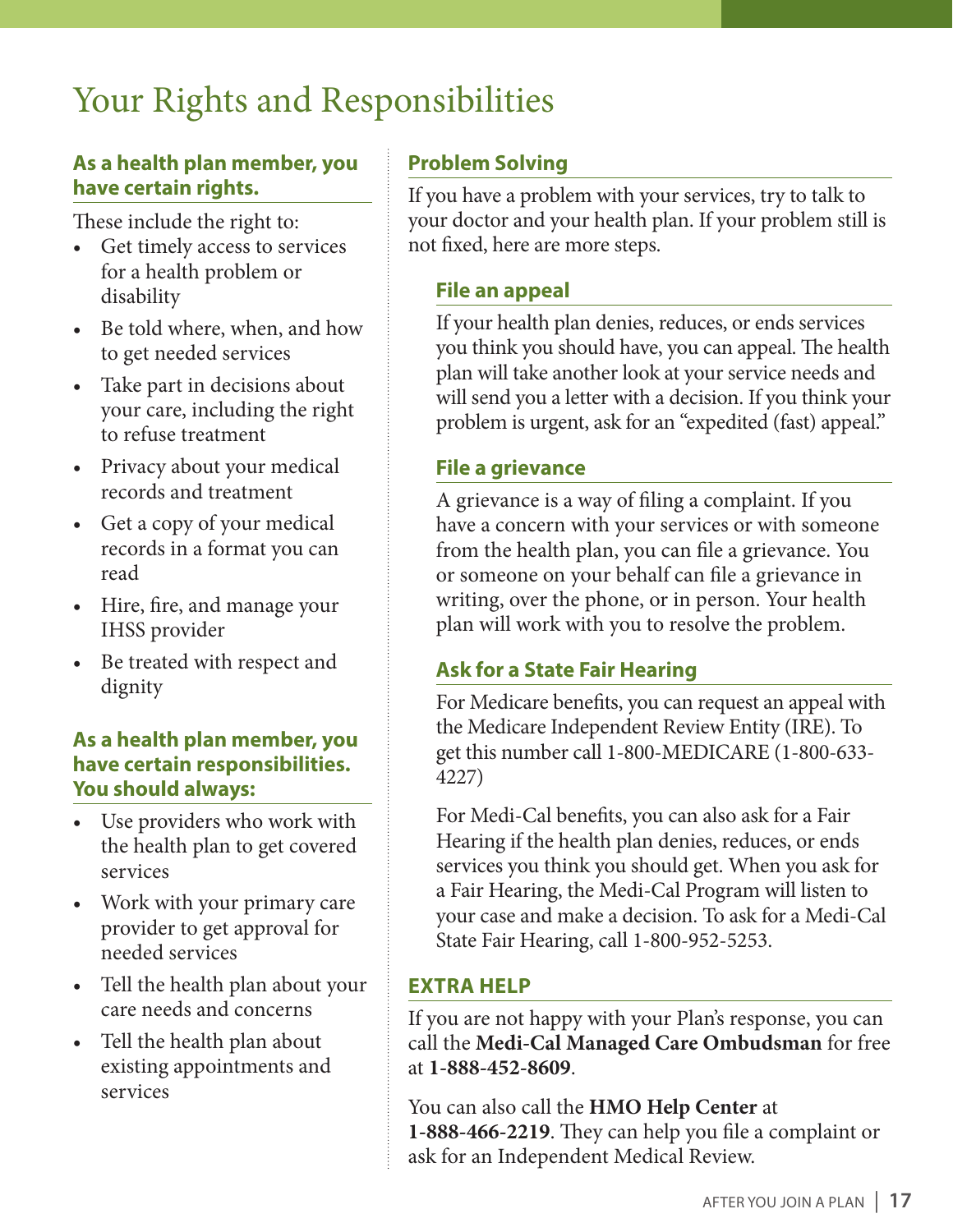### Common Terms and Definitions

#### **Appeal**

A request for a review of a health plan's denial to provide or pay for medical care.

#### **Fair Hearing**

An official meeting with a judge about a Medi-Cal appeal or grievance. You must ask for a fair hearing within 90 days after the date that your Medi- Cal benefits were denied, reduced, or stopped.

#### **Formulary**

A list of medications covered by a health plan offering prescription drugs.

#### **Grievance**

A way to write or tell the health plan about your unhappiness with your provider or medical care service.

#### **Medi-Cal**

This is what the Medicaid program is called in California. Medicaid is a government insurance program for persons of all ages whose income and resources are insufficient to pay for health care.

#### **Choice Form**

The form you fill out to choose or change your health plan.

**Continuity of Care** NEEDS DEFINITION

#### **Health Plan**

A group of doctors, specialists, clinics, pharmacies, hospitals, and long- term services and supports that provide health care services. Health plans are also called managed care plans. People enrolled in the health plan are called "members" and have a primary care provider who helps coordinate their health care.

#### **Health Care Options**

Agency responsible for processing plan enrollment and disenrollments.

#### **Health Risk Assessment**

NEEDS DEFINITION

#### **Member**

A person enrolled in a managed care health plan, also called an "enrollee."

#### **Medicare**

The federal health program to provide health care for people aged 65 and older, people younger than 65 with certain disabilities, and people with certain diseases.

**Medicare Part A** covers inpatient hospital services and other services, such as skilled nursing facilities, and home health agencies.

**Medicare Part B** covers physician services, outpatient services, some home health care, durable medical equipment, and laboratory services and supplies.

**Medicare Part D** provides coverage for most prescription drugs.

#### **Medicare Advantage Plans**

A type of Medicare health plan that covers Medicare Parts A and B benefits.

#### **Preferred Drug List**

A list of medications covered by a health plan offering prescription drugs.

#### **Primary Care Provider**

This is your doctor or other provider you see first for most health problems. They make sure you get the care you need to keep you healthy. They help connect you to other doctors and services you need.

#### **Program for All-Inclusive Care for the Elderly (PACE)**

Health plans for people age 55 and older who need nursing home level of care.

#### **Provider Directory**

A list of doctors, clinics, pharmacies, and hospitals that are in a health plan's network. You must use the providers in your health plan's network.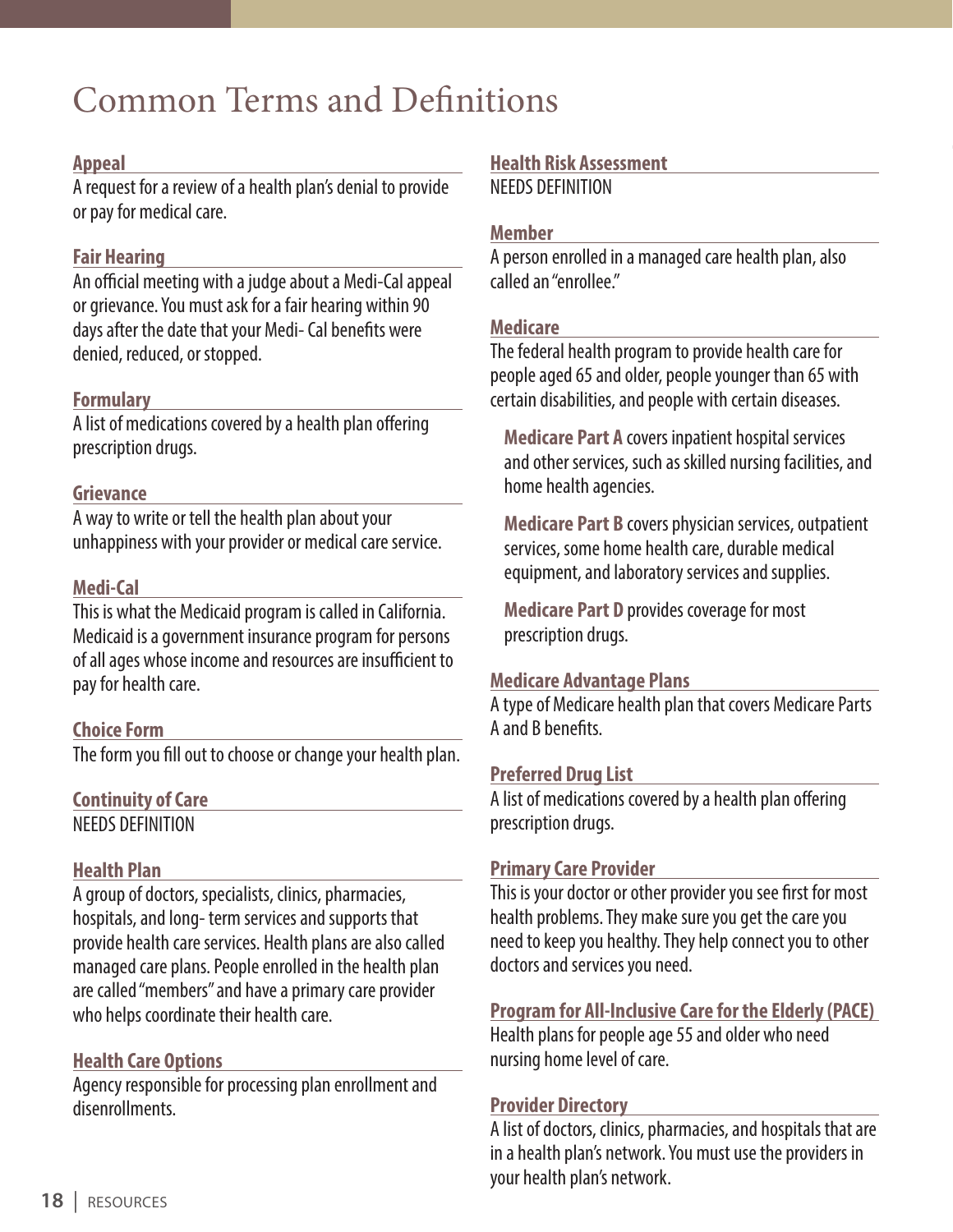### Medicare and Medi-Cal Resources

**For information and help to enroll in, change, or leave a health plan:**

**Health Care Options**

1-800-430-4263 • TTY: 1-800-430-7077 www.healthcareoptions.dhcs.ca.gov

**For questions about Medicare coverage and services:**

**Medicare**

1-800-MEDICARE (1-800-633-4227) • TTY: 1-877-486-2048 www.medicare.gov

**If you have a problem with your health plan:**

#### **Department of Managed Health Care Help Center**

Help if your health plan denies services you need. 1-888-466-2219 • TTY: 1-877-688-9891 Office of the Patient Advocate 1-866-466-8900 www.opa.ca.gov

#### **Medi-Cal Managed Care Ombudsman**

Help if you have a problem you cannot solve with your health plan. 1-888-452-8609

#### **For help understanding your options and rights:**

#### **HICAP (Health Insurance Counseling & Advocacy Program)**

Free, in-person help for people with Medicare, or people with both Medicare and Medi-Cal. 1-800-434-0222 www.aging.ca.gov/hicap

#### **California Health Advocates**

Help with Medicare benefits and slong term care. 1-916-231-5110 www.calhealthadvocates.org

#### **Disability Rights California**

Free information and advice on Medi-Cal rights for people with disabilities. 1-800-776-5746 • TTY: 1-800-719-5798 www.disabilityrightsca.org

#### **Health Services Advisory Group**

For complaints about the quality of Medicare services in California. 1-866-800-8749 • TTY: 1-800-881-5980 www.hsag.com/camedicare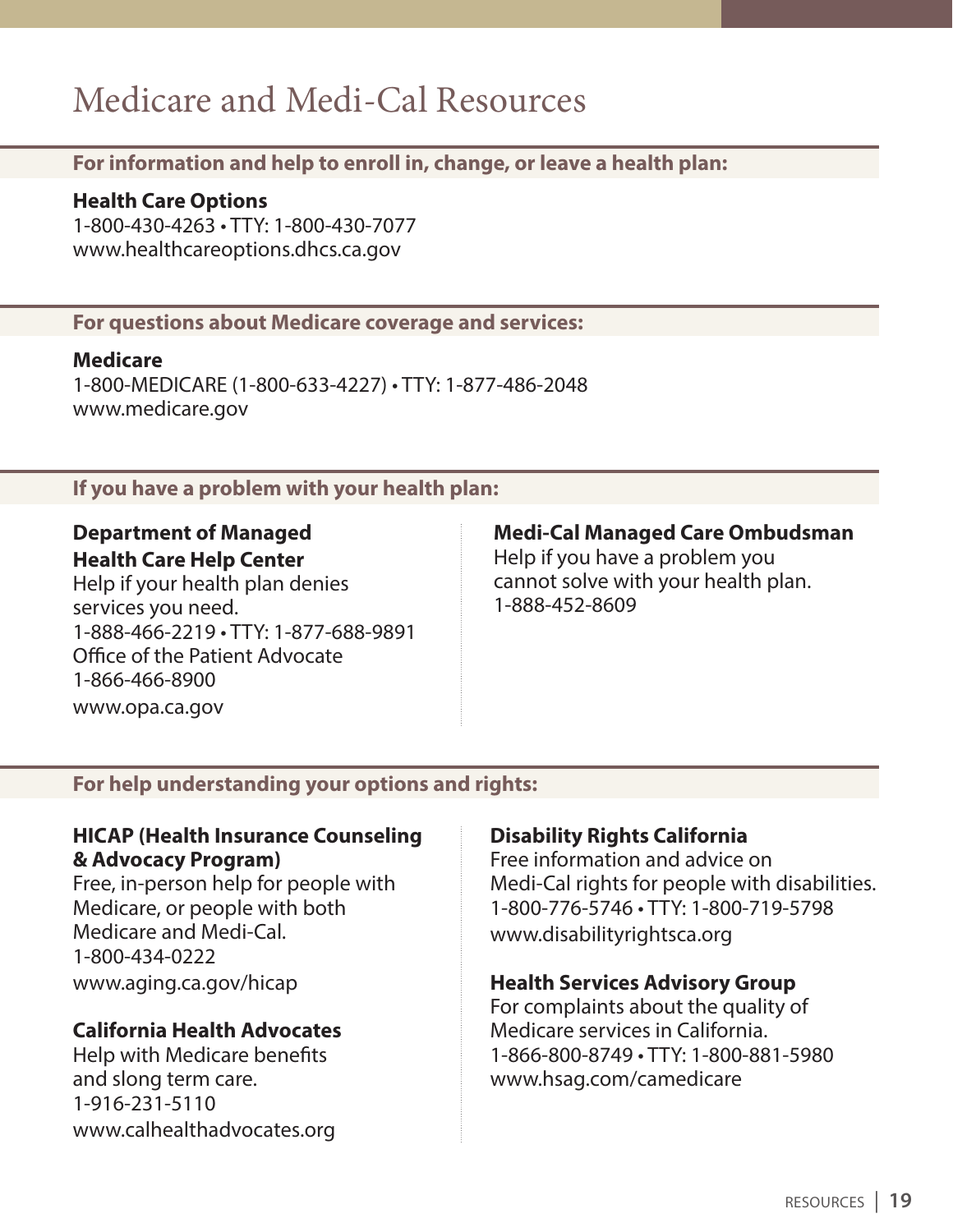### Medi-Cal Health Plans

#### **ALAMEDA COUNTY**

#### **SANTA CLARA COUNTY**

| Santa Clara Family Health Plan  1-800-260-2055  (TTY: 1-800-735-2929) |  |
|-----------------------------------------------------------------------|--|
|                                                                       |  |

#### **LOS ANGELES COUNTY**

#### **RIVERSIDE & SAN BERNARDINO COUNTIES**

#### **SAN DIEGO COUNTY**

| <b>Community Health Group </b> 1-800-224-7766  (TTY: 1-800-735-2929) |
|----------------------------------------------------------------------|
|                                                                      |
|                                                                      |
|                                                                      |
|                                                                      |
|                                                                      |

#### **ORANGE AND SAN MATEO COUNTIES**

People with Medi-Cal in San Mateo and Orange Counties do not need to make a choice about which health plan to join. These counties are called County Organized Health Systems (COHS) and have only one Medi-Cal health plan. Go to page 23 for more information.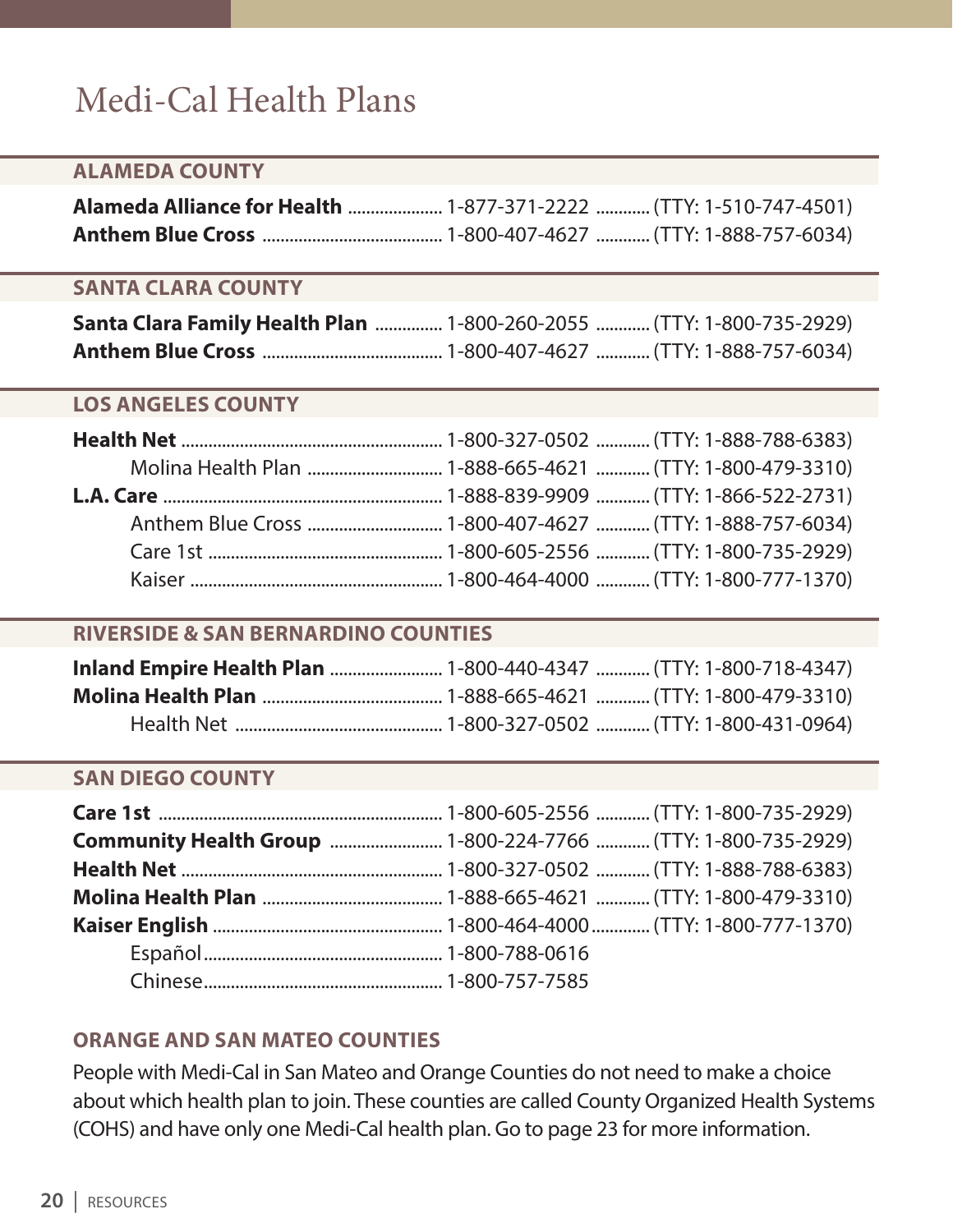## (PACE) Program of All-Inclusive Care for the Elderly

Are you age 55 or older, need a higher level of care to live at home, and want to get your Medicare and Medi-Cal benefits together in one plan? A PACE plan may be good for you. If you are interested injoining a PACE plan, you should contact the PACE plan in your area for an assessment to see if you are eligible.

#### **Program of All-Inclusive Care for the Elderly (PACE) Plans**

| <b>Alameda County</b>                                                                                                                                                                                                                                                                                                                                                                                                                                                                         |                                                                                 |
|-----------------------------------------------------------------------------------------------------------------------------------------------------------------------------------------------------------------------------------------------------------------------------------------------------------------------------------------------------------------------------------------------------------------------------------------------------------------------------------------------|---------------------------------------------------------------------------------|
|                                                                                                                                                                                                                                                                                                                                                                                                                                                                                               | <b>Center for Elders' Independence</b><br>1-510-433-1150 · TTY: 1-510-433-1165  |
|                                                                                                                                                                                                                                                                                                                                                                                                                                                                                               | <b>On Lok Lifeways:</b><br>1-888-886-6565 · TTY: 1-415-292-8898                 |
| <b>Santa Clara County</b>                                                                                                                                                                                                                                                                                                                                                                                                                                                                     |                                                                                 |
|                                                                                                                                                                                                                                                                                                                                                                                                                                                                                               | <b>On Lok Lifeways</b><br>1-888-886-6565 · TTY: 1-415-292-8898                  |
| <b>San Diego County</b>                                                                                                                                                                                                                                                                                                                                                                                                                                                                       |                                                                                 |
|                                                                                                                                                                                                                                                                                                                                                                                                                                                                                               | <b>St. Paul's PACE</b><br>1-619-677-3800 · TTY: 1-800-735-2922                  |
| <b>Riverside &amp; San Bernardino Counties</b>                                                                                                                                                                                                                                                                                                                                                                                                                                                |                                                                                 |
|                                                                                                                                                                                                                                                                                                                                                                                                                                                                                               | <b>InnovAge PACE</b><br>1-877-653-0015 · TTY: 1-855-823-3294                    |
| <b>L.A. County</b>                                                                                                                                                                                                                                                                                                                                                                                                                                                                            |                                                                                 |
| Cities: Alhambra, Arcadia, Baldwin Park, Bell, Bell Gardens,<br>Bellflower, Carson, Commerce, Compton, Cudahy, Downey,<br>Duarte, East Los Angeles, El Monte, Gardena, Glendale,<br>Holywood, Huntington Park, Industry, Lakewood, Los Angeles,<br>Lynwood, Maywood, Monrovia, Montebello, Monterey Park,<br>North Long Beach, Norwalk, Paramount, Pasadena, Pico<br>Rivera, Rosemead, San Gabriel, San Marino, Santa Fe Springs,<br>South El Monte, Southgate, Temple City, Vernon, Whittier | <b>Altamed Senior BuenaCare</b><br>1-877-462-2582 · TTY: 1-800-735-2922         |
| <b>L.A. County</b>                                                                                                                                                                                                                                                                                                                                                                                                                                                                            |                                                                                 |
| Cities: Reseda, Agoura Hills, Calabasas, Canoga Park,<br>Chatsworth, Encino, Granada Hills, Mission Hills, Northridge,<br>North Hills, Panorama City, Porter Ranch, Sherman Oaks,<br>Studio City, Tarzana, Valley Village, Van Nuys, West Hills,<br>Winnetka, and Woodland Hills                                                                                                                                                                                                              | <b>Brandman Centers for Senior Care</b><br>1-818-774-3065 - TTY: 1-818-774-3194 |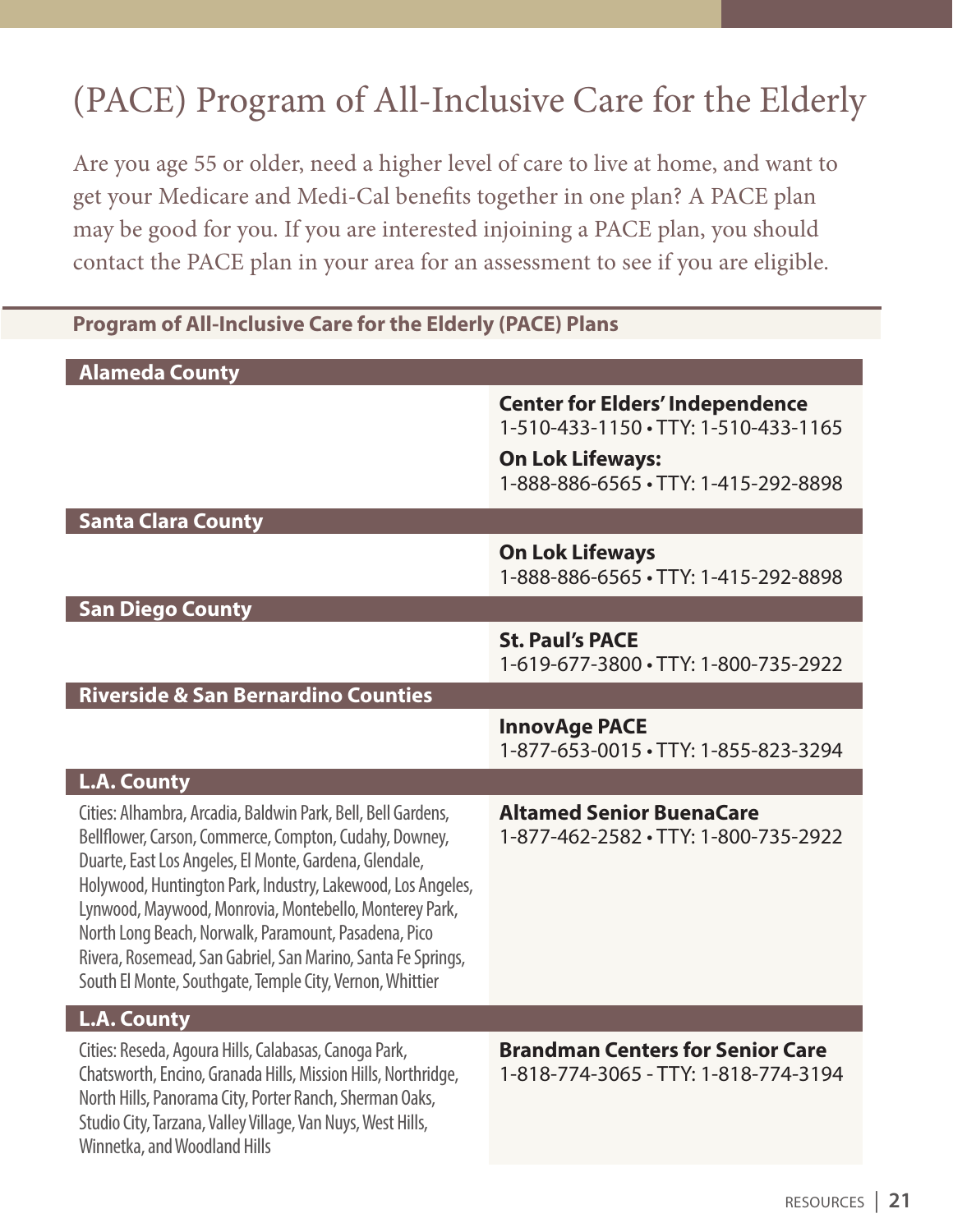### Make a list of your main doctors, providers and care needs

Use the list you create when you look in the health plan provider directories and when you call the health plans. You can ask the health plans if they work with your providers and cover your prescriptions.

| <b>Doctors</b>                        | <b>Pharmacies and prescriptions drugs</b> |  |
|---------------------------------------|-------------------------------------------|--|
|                                       |                                           |  |
|                                       |                                           |  |
|                                       |                                           |  |
| <b>Hospitals</b>                      | Long-term care services and providers     |  |
|                                       |                                           |  |
|                                       |                                           |  |
| <b>Medical equipment and supplies</b> | <b>Other important services</b>           |  |
|                                       |                                           |  |
|                                       |                                           |  |
|                                       |                                           |  |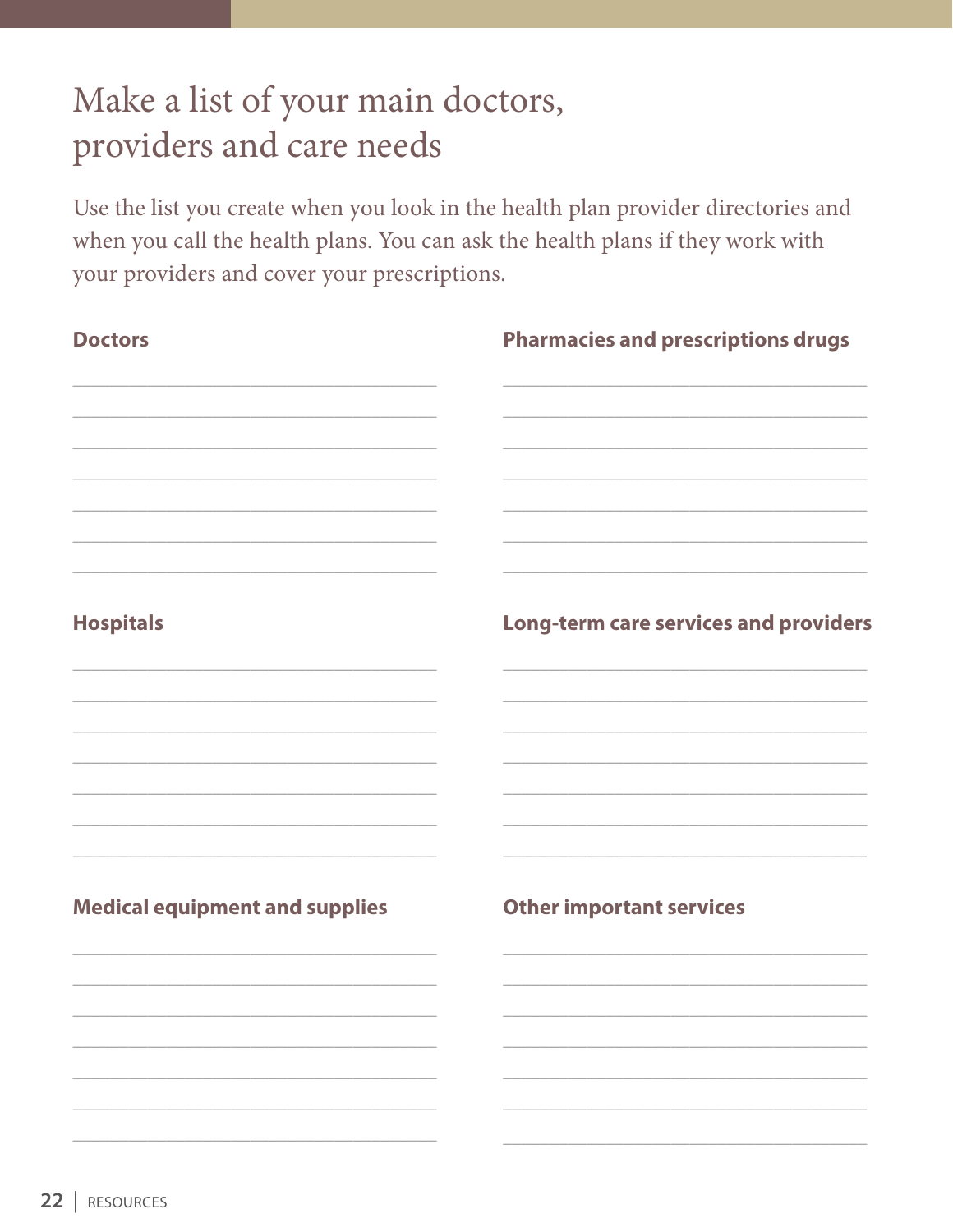### For more information:

#### **For information and help to enroll in, change or leave a health plan:**

If you need this guidebook in an alternate format, like large print or audio call **Health Care Options at 1-800-430-4263 (TTY: 1-800-430-7077)**

Health Care Options toll-free numbers: Monday through Friday, between the hours of 8:00 a.m. - 5:00 p.m.

| <b>English</b>   |               | 1-800-430-4263 | <b>Korean</b>          | 하국어            | 1-800-576-6883 |
|------------------|---------------|----------------|------------------------|----------------|----------------|
| <b>Arabic</b>    | اللغة العربية | 1-800-576-6881 | <b>Mandarin</b>        | 國語             | 1-800-576-6885 |
| <b>Armenian</b>  | Յայերեն       | 1-800-840-5032 | <b>Russian</b>         | Русский        | 1-800-430-7007 |
| <b>Cambodian</b> | ភាសាខែរ       | 1-800-430-5005 | <b>Spanish</b>         | <b>Español</b> | 1-800-430-3003 |
| <b>Cantonese</b> | 粵語            | 1-800-430-6006 | <b>Tagalog</b>         | <b>Tagalog</b> | 1-800-576-6890 |
| <b>Farsi</b>     | فار سے        | 1-800-840-5034 | <b>Vietnamese</b>      | Tiếng Việt     | 1-800-430-8008 |
| <b>Hmong</b>     | <b>Hmoob</b>  | 1-800-430-2022 | <b>Other Languages</b> |                | 1-800-430-4263 |

#### **San Mateo and Orange County Med-Cal health plans**

If you get Medi-Cal in San Mateo County or Orange County, you will be enrolled in one of the health plans listed below. In some cases, the rules for the following health plans can be different than the rules listed on the pages in this Guidebook.

For more information about San Mateo and Orange County health plans, call the numbers listed below:

#### **San Mateo County**

**Health Plan of San Mateo**........ 1-800-750-4776......... (TTY 1-650-616-8037)

#### **Orange County**

**CalOptima**....................................... 1-888-587-8088.........( TTY 1-714-246-8523)